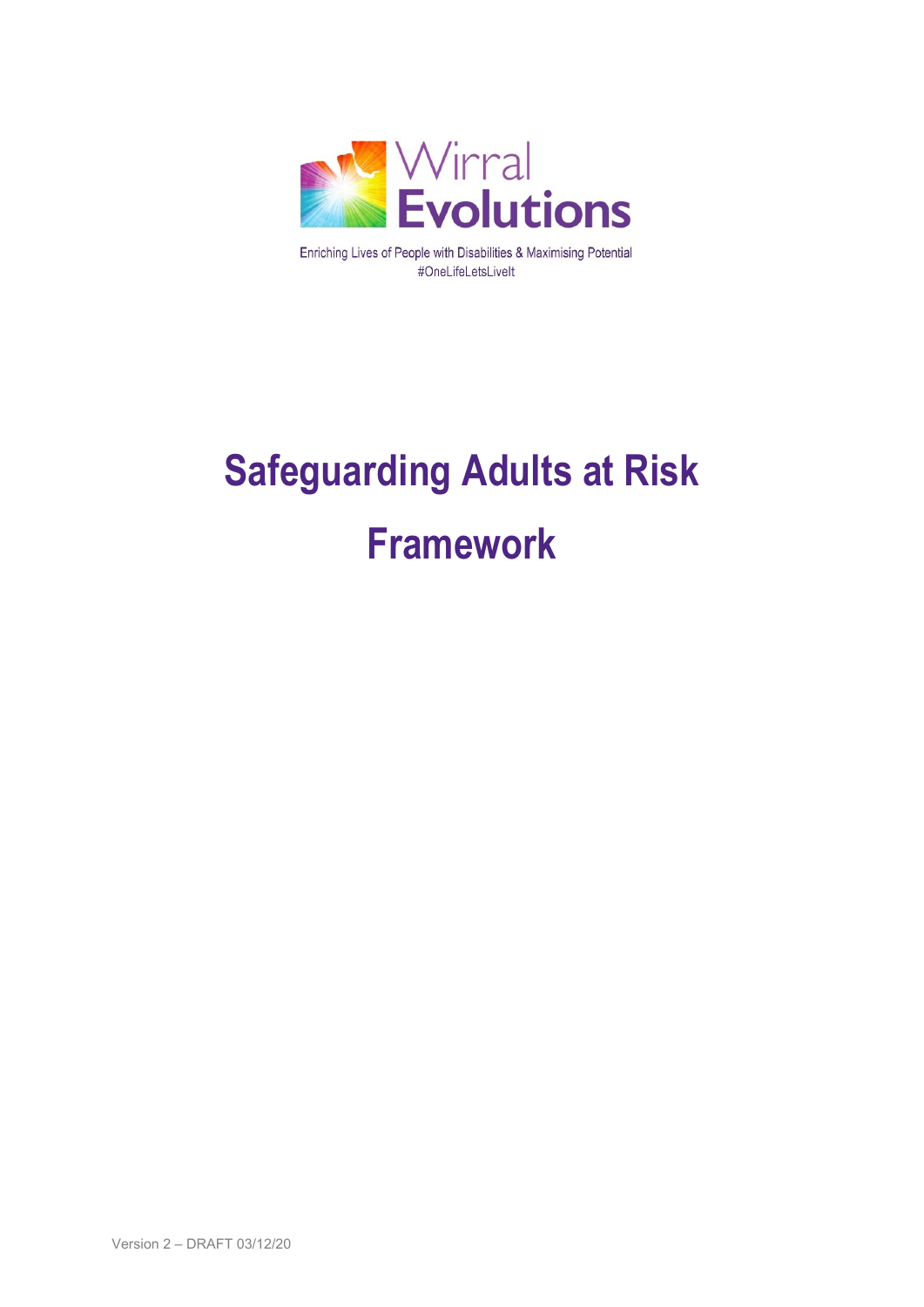

| <b>INDEX</b>   |                                                                   |                    |  |
|----------------|-------------------------------------------------------------------|--------------------|--|
| <b>SECTION</b> | <b>DESCRIPTION</b>                                                | <b>PAGE</b><br>NO. |  |
| $\mathbf 1$ .  | Introduction                                                      | 2                  |  |
| 2.             | <b>Policy Statement</b>                                           | $2 - 3$            |  |
| 3.             | <b>Principles</b>                                                 | 3                  |  |
| 4.             | <b>Definitions</b>                                                | $4 - 5$            |  |
| 5.             | Responsibility of Designated Leads                                | $5-6$              |  |
| 6.             | Responsibility of Individual Staff or Volunteers                  | $6 - 7$            |  |
| 7.             | <b>Making Safeguarding Responses Personal</b>                     | 8                  |  |
| 8.             | Types and Indicators of Abuse                                     | $8-9$              |  |
| 9.             | Prevention                                                        | $9 - 10$           |  |
| 10.            | Allegations/Concerns against the Workforce (both paid and unpaid) | 11                 |  |
| 11.            | <b>Confidentiality and Information Sharing</b>                    | $11 - 12$          |  |
| 12.            | <b>Data Protection</b>                                            |                    |  |
| 13.            | <b>Storage of Records</b>                                         |                    |  |
| 14.            | <b>Related Policies, Procedures and Guidance</b>                  |                    |  |
| 15.            | Consultation                                                      | 13                 |  |
| 16.            | <b>Communication and Awareness</b>                                | 14                 |  |
| APPX.          | <b>SUPPORTING DOCUMENTS - APPENDICES</b>                          |                    |  |
| 1.             | <b>Further Definitions</b>                                        | $15 - 16$          |  |
| 2.             | Types and Indicators of Abuse                                     | $17 - 21$          |  |
| 3.             | <b>Principles When Sharing Information</b>                        | 22                 |  |
| 4.             | <b>Safeguarding Referral Flowchart</b>                            | 23                 |  |
| 5.             | <b>Safeguarding Alerter Referral Process</b>                      | 24-25              |  |
| 6.             | <b>Care Concern Recording Form</b>                                | 26-27              |  |
| 7.             | <b>Safeguarding Incident Recording</b>                            | 28-31              |  |
| 8.             | <b>PIPOT Flowchart</b>                                            | 32                 |  |
| 17.            | <b>Version Control</b>                                            | 33                 |  |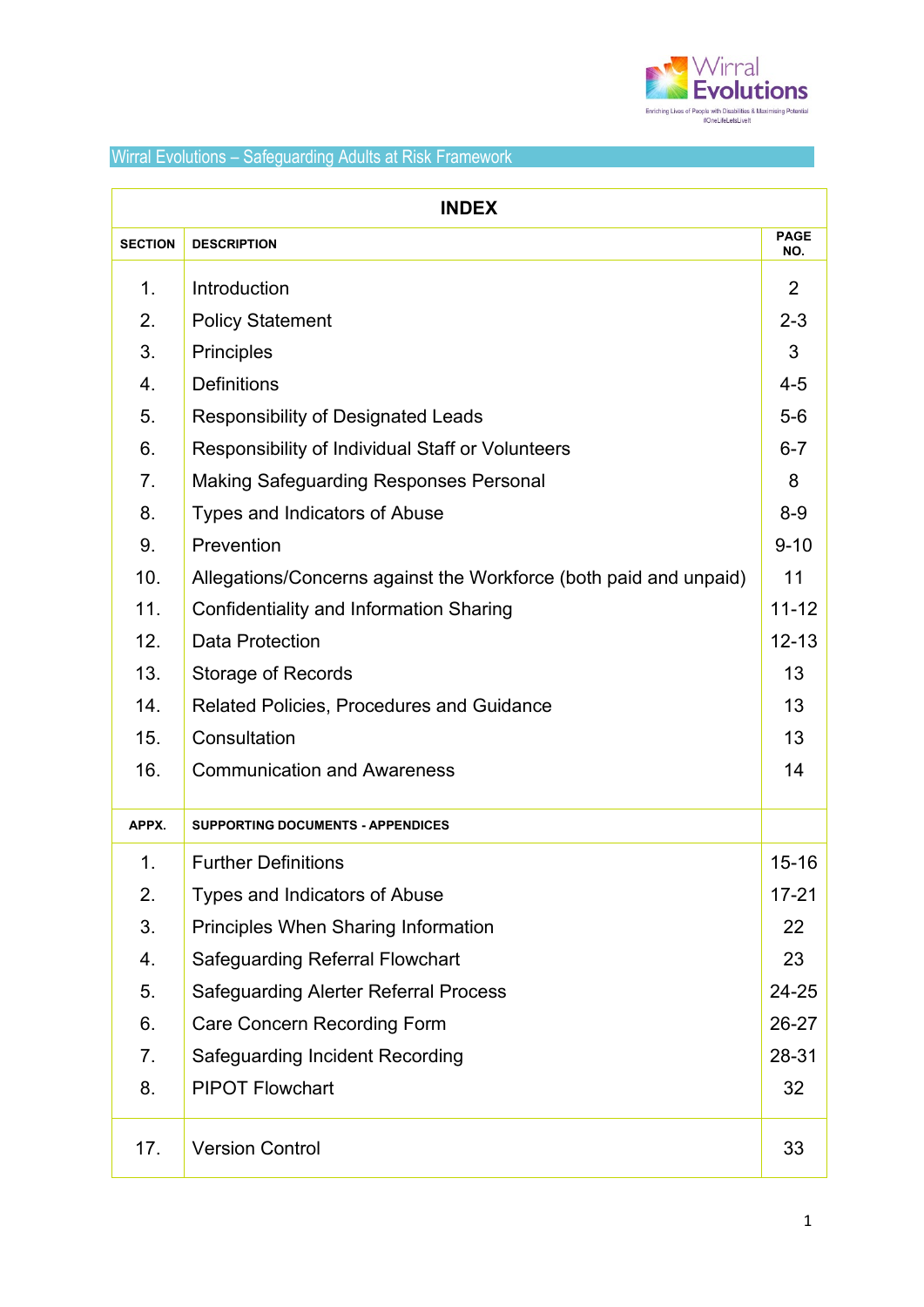

## **1. Introduction**

Wirral Evolutions Ltd was incorporated in 2015 as a private company limited by shares and trading as a Local Authority Trading Company (LATCo) to provide personalised day services and opportunities for adults with a wide range of learning and physical disabilities.

Our service aims to enrich the lives and opportunities for adults with disabilities through maximising their full personal potential. By placing the people at the heart of everything we do, we work hard to ensure that our service delivery is of the highest quality, enabling greater outcomes and benefits for the people we support.

A fundamental right of everyone is to live a life free from harm and abuse and safeguarding adults protects the right to live in safety. We are committed to proactively preventing abuse and neglect and recognising it is everyone's responsibility to work together to achieve this.

By integrating safeguarding in our overall approach Wirral Evolutions will play a critical role in promoting procedures and an organisational culture which keeps people safe, prioritising safeguarding within internal practices and reflects local safeguarding arrangements.

If abuse or neglect does occur it is our commitment to deal with concerns quickly, effectively and proportionately, with the individual placed at the centre and to be heard throughout the process. It is critical that values and systems are in place and the response underpins personalisation working towards maintaining a positive safeguarding culture.

Our Board ensures that corporate governance is adhered to and that there are policies and procedures in place, which balance the needs of the people we support, the business and our shareholders.

## **2. Policy Statement**

Wirral Evolutions has developed this framework to describe the processes to be followed, when undertaking statutory functions to meet the care and support needs of adults. Each procedure reflects the over-arching commitment to put the people who we support, at the centre of all decisions which are made. The focus on personal wellbeing, information, choice and control is at the heart of how care and support is provided by Wirral Evolutions.

Wirral Evolutions adopts the North West Safeguarding Adults Policy, which has also been adopted by the Knowsley, Liverpool, Sefton and Wirral Safeguarding Adults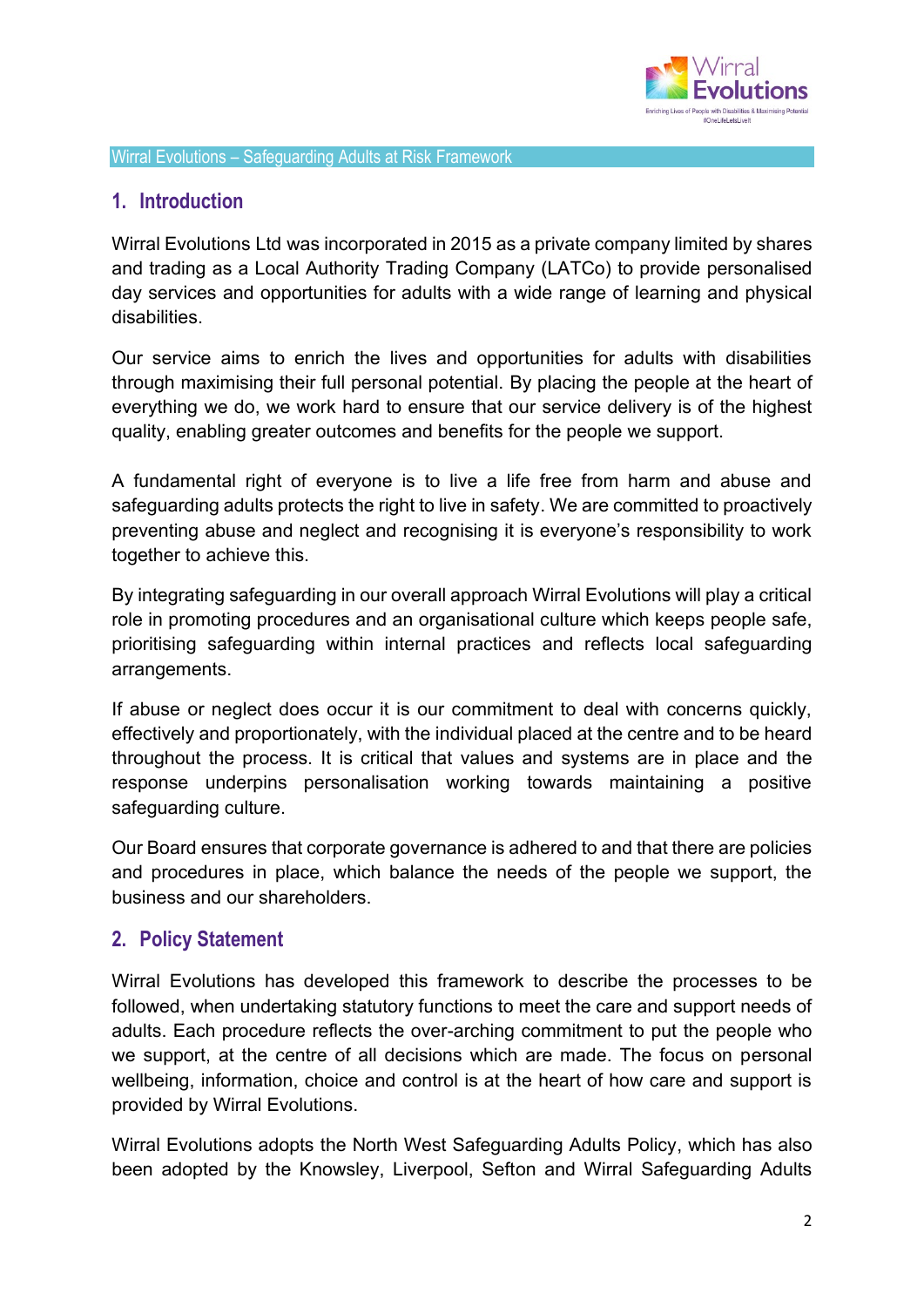

Board and Wirral Practice Guidance on the Criteria for Safeguarding Referrals and Section 42 Enquiries.

All our work, whether voluntary or paid, is based on our core values and on supporting people to advocate for themselves as far as possible. Wirral Evolutions is committed to ensuring that its staff, volunteers and the people we support are aware of the issues surrounding abuse and their responsibilities and rights as part of the Safeguarding Adults at Risk Framework. The framework is mandatory and applies to all staff, volunteers and Board members.

Wirral Evolutions believes no adult should ever experience abuse of any kind. Our organisation provides a range of services for the people we support, their parents and carers. We recognise the vital role the organisation can play in safeguarding and promoting the welfare of them.

As a provider of services for adults, we acknowledge that the people we support are at an increased risk of experiencing abuse. Therefore, we have a duty of care to protect them from harm and to act on concerns where they come to our attention.

## **3. Principles**

As a social care organisation, WE have a responsibility to follow the six safeguarding principles enshrined in the Care Act 2014. These six principles underpin all safeguarding work:

- **Empowerment**  personalisation and the presumption of person-led decision making and informed consent
- **Prevention** it is better to take action before harm occurs
- **Proportionate** a proportionate and least intrusive response is made balanced with the level of risk
- **Protection** support and representation for those in greatest need
- **Partnership** local solutions through services working with their communities. Communities have a part to play in preventing, detecting and reporting neglect and abuse
- **Accountability** accountability and transparency in delivering safeguarding

Promoting Wellbeing is a guiding principle relating to a broad range of aspects of a person's life including:

• personal dignity and respect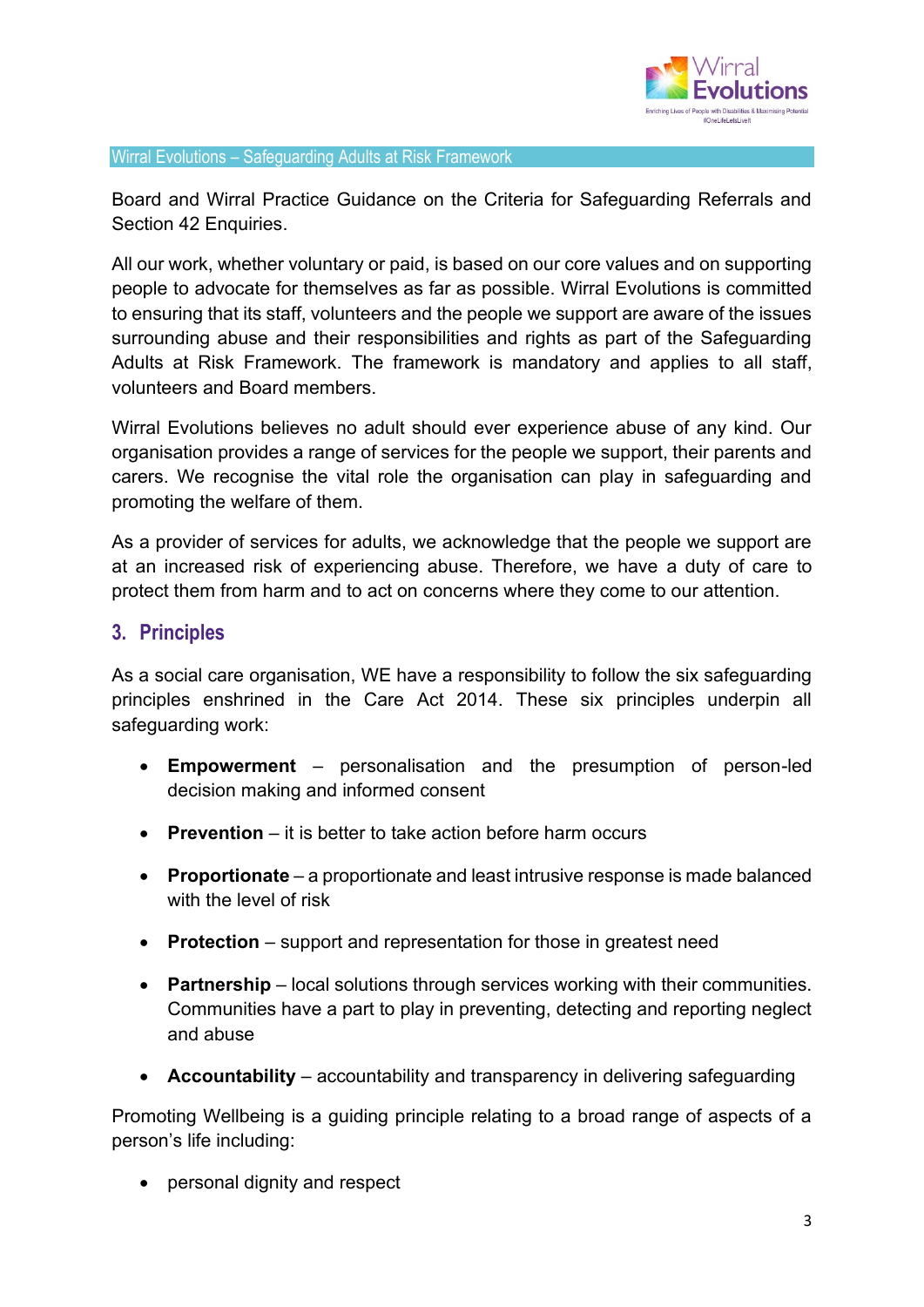

- physical and mental health, and emotional wellbeing
- protection from abuse and neglect
- control by the individual over their day-to-day life

## **4. Definitions**

#### **1.1 An Adult at risk is:**

A person aged 18 or over who needs care and support, regardless of whether they are receiving them, and because of those needs are unable to protect themselves against abuse or neglect.

#### **1.2 Abuse is:**

The violation of an individual's human or civil rights by any other person or persons. Abuse may be a single act or a series of acts (No Secrets Act, 2000).

- Abuse can be a single event, a repeated act or a collection of acts.
- It is the feelings and consequences for the victim that determines if an act is abusive, not the intentions behind the act.
- An act that was intended to be abusive or experienced as being abusive must be treated as abuse.
- Abuse can occur in any situation where someone is dependent on another person for physical, emotional or social support.

#### **1.3 Adult safeguarding means:**

- Protecting the rights of adults to live in safety, free from abuse and neglect.
- People and organisations working together to prevent and stop both the risks and experience of abuse or neglect.
- People and organisations making sure that the adult's wellbeing is promoted including, where appropriate, taking fully into account their views, wishes, feelings and beliefs in deciding on any action.
- Recognising that adults sometimes have complex interpersonal relationships and may be ambivalent, unclear or unrealistic about their personal circumstances and therefore potential risks to their safety or wellbeing.

## **1.4 Capacity is:**

The Mental Capacity Act 2005 is underpinned by five key principles:

• A presumption of capacity – every adult has a right to make his or her own decisions and must be assumed to have the capacity to do so unless it is proved otherwise.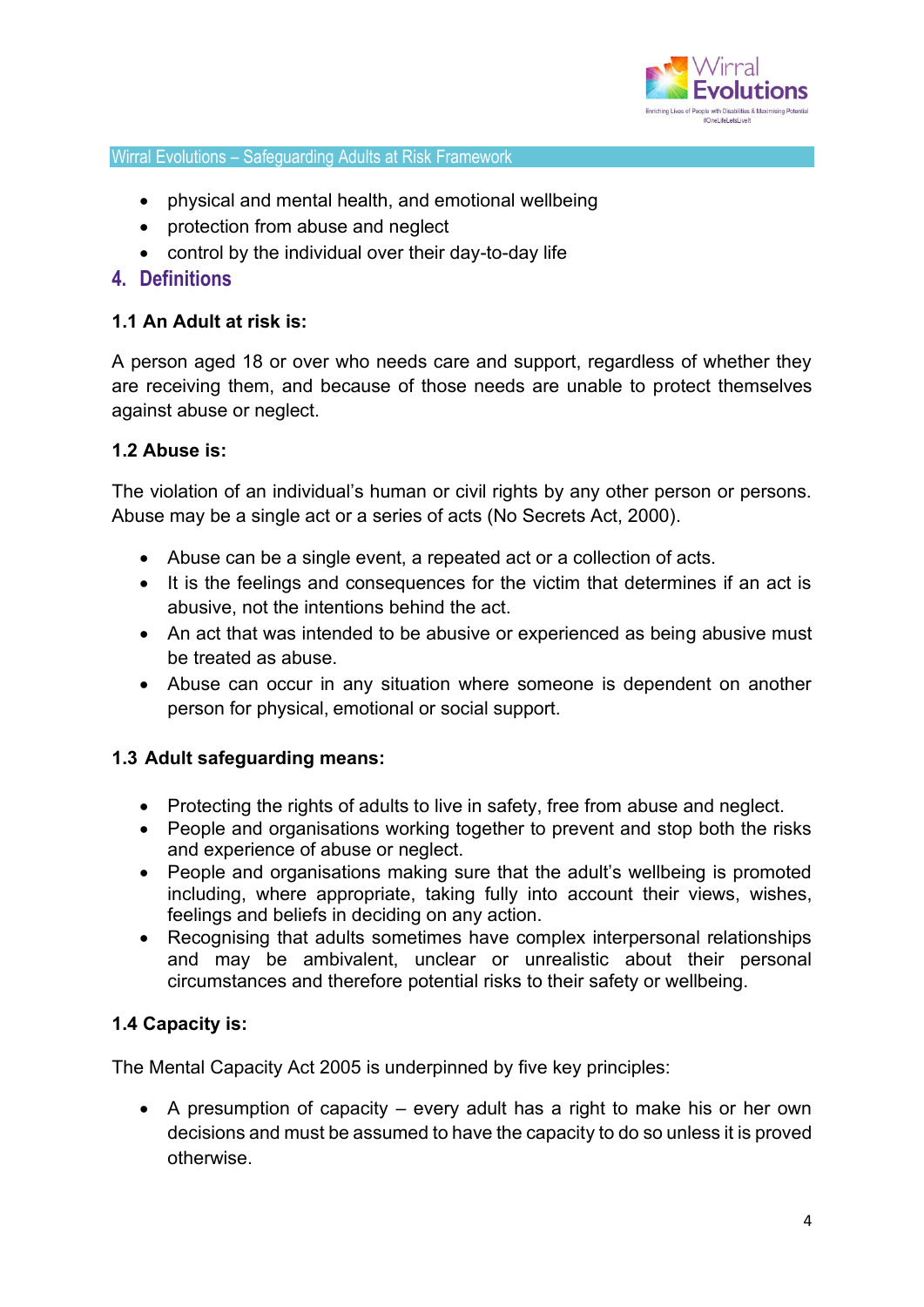

- Individuals being supported to make their own decisions a person must be given all practicable help before anyone treats them as not being able to make his or her own decisions.
- Unwise decisions people have the right to make decisions that others might regard as unwise or eccentric.
- Best interests anything is done for or on behalf of a person who lacks mental capacity must be done in their best interest.
- Less restrictive option someone making a decision or acting on behalf of a person who lacks capacity must consider whether it is possible to decide or act in a way that would interfere less with the person's rights and freedoms of action, or whether there is a need to decide or act at all.

#### **1.5 Local Safeguarding Adult Boards (LSAB) is:**

Each local authority must have a LSAB to assure itself that local safeguarding arrangements and partners act to help and protect adults at risk. LSABs will oversee and lead adult safeguarding and will be interested in all matters that contribute to the prevention of abuse and neglect.

#### **1.6 Safeguarding Adults Review (SAR) is:**

Undertaken when an individual with care and support needs dies or suffers unnecessarily as a result of abuse or neglect and there is a concern that the local authority or a partner organisation could have done more to protect them.

#### **1.7 Safeguarding Failures**

Anyone can refer a case to be considered for SAR. The referral form can be accessed via the Merseyside Safeguarding Adults Board website: [www.merseysidesafeguardingadultsboard.co.uk](http://www.merseysidesafeguardingadultsboard.co.uk/)

For more definitions, please see Appendix 1.

## **5. Responsibility of Designated Leads**

All safeguarding concerns should be notified to Wirral Evolutions Designated Safeguarding lead, Head of Operations or deputy, who will notify the Non-Executive Director for Quality & Care as the Board member with designated responsibility for safeguarding.

The designated leads are responsible for:

• Offering consultation and support to staff and volunteers with an adult safeguarding concern.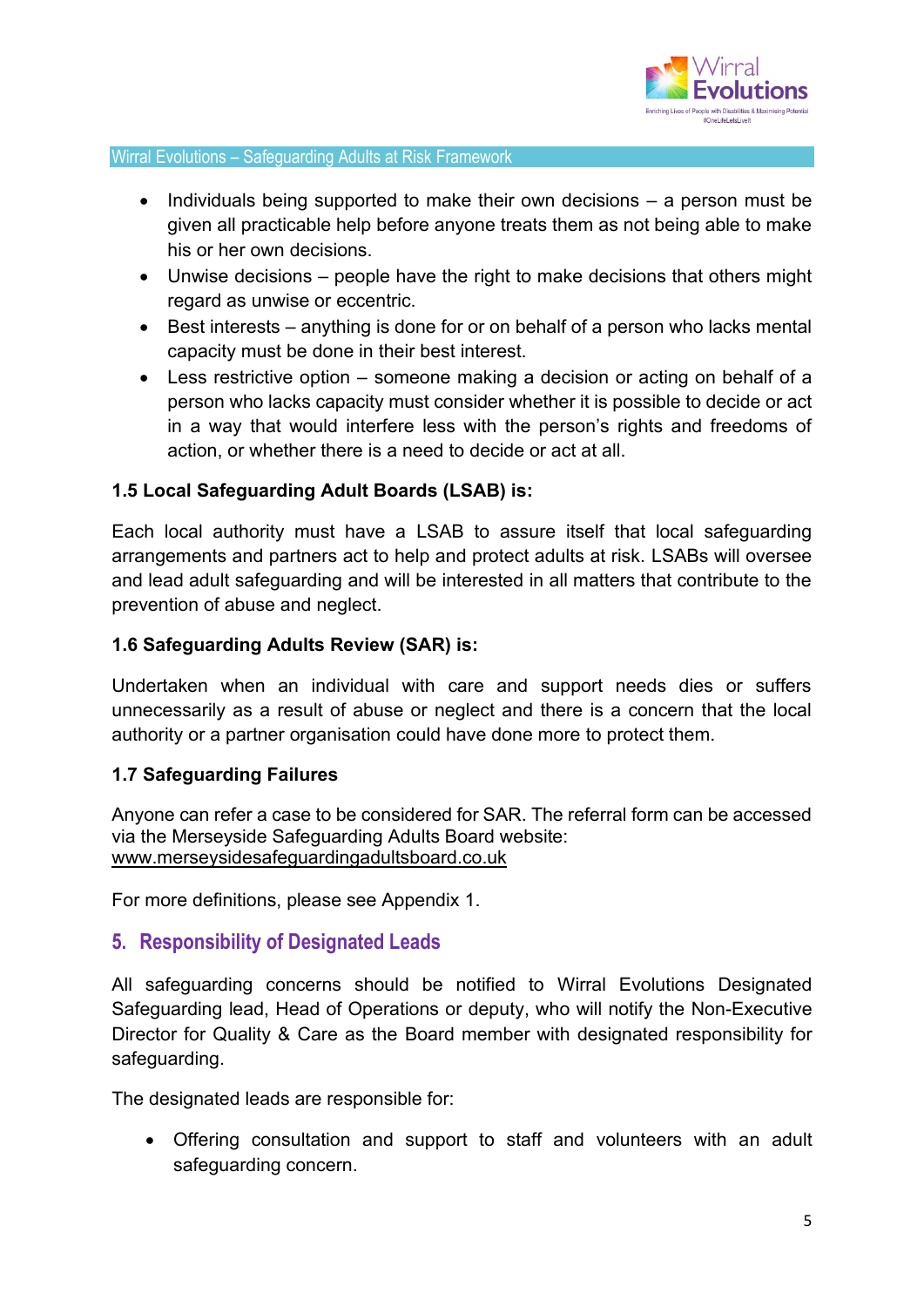

- Liaising with other organisations on individual cases of suspected or identified abuse.
- Acting as a contact for Wirral Evolutions.
- Co-ordinating action within Wirral Evolutions on safeguarding issues.
- Liaising with staff and volunteers on a need-to-know basis so that the adult's right to privacy is protected.
- Ensuring that staff and volunteers are aware of Wirral Evolutions Safeguarding Adults at Risk Framework.
- Raising awareness about safeguarding Adults at Risk through promoting training for staff and volunteers and ensuring their own professional knowledge and development is up to date.
- Regularly review safeguarding referrals and care concerns across the services to identify emerging trends, making recommendations adapting our approach to adults at risk of abuse. Evidence learning with a focus on qualitative reporting on outcomes in addition to quantitative measures.

## **6. Responsibility of Individual Staff or Volunteers**

Wirral Evolutions strives to adopt a pro-active approach to safeguarding adults at risk. This means we will work to prevent abuse as well as to respond effectively when it occurs. When an allegation or suspicion of abuse does occur, our staff and volunteers have a responsibility to take the matter seriously and to deal appropriately with the issues by following the guidance in this framework.

Safeguarding is everyone's responsibility, and all staff and volunteers are given appropriate and mandatory levels of training and regular supervision to help ensure the safety of the people we support.

Wirral Evolutions well developed policies and procedures ensure the workforce know what is expected of them with respect to standards of behaviour and performance. In addition to compliance with laws and regulations, provides guidance for decisionmaking, improves service quality, transparency and accountability.

Detailed below are key points for staff and volunteers.

- Everybody involved with Wirral Evolutions has a responsibility when it comes to the prevention of abuse and the reporting of incidents of abuse.
- Everybody has a duty of care to report any incidents, suspicions or concerns of abuse. Someone does not have to be known to the local authority for alleged abuse to be reported.
- Those staff and volunteers who come into contact with children, young people, parents and carers in the course of their work also have a responsibility to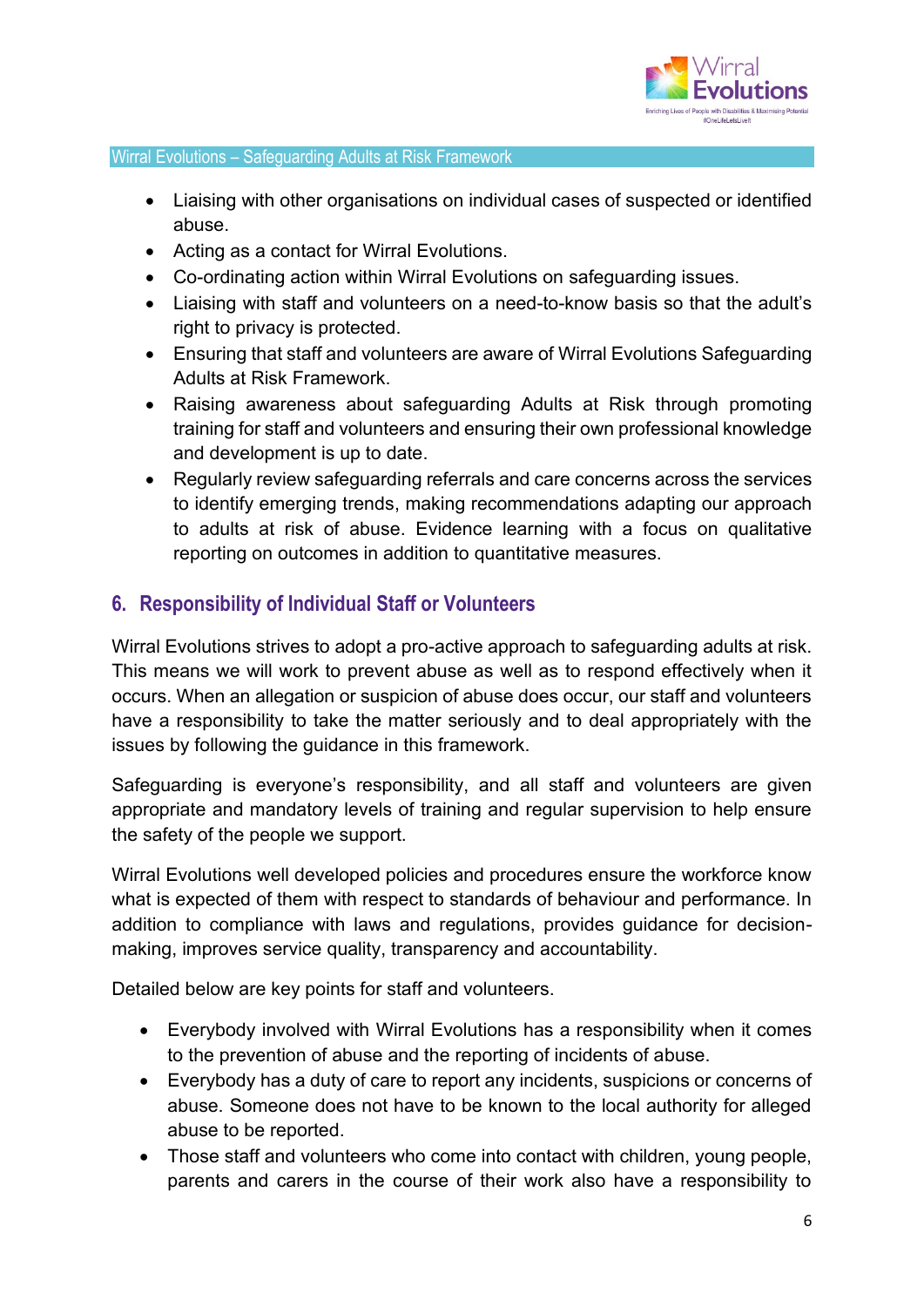

safeguard and promote the welfare of children and young people. (Children identified as 'at risk' by the behaviour of their parents/carers should be referred by adult workers into Children's Services on 0151 606 2008, or if out of hours, 0151 677 6557; email IDF@wirral.gov.uk

- Clear evidence of abuse may not be present and so raising concerns about possible abuse is very important.
- No one who is involved with Wirral Evolutions should ever prevent or persuade another person from raising concerns, suspicions or presenting evidence.
- There may be occasions when people feel it is appropriate to raise their concerns in a confidential way e.g. where there are concerns about a senior manager, they are concerned about reprisals from an alleged perpetrator. In this case, Wirral Evolutions Whistleblowing procedure should be used.
- People should never use the Safeguarding Adults at Risk Framework or the Whistleblowing procedure for malicious purposes.
- Failure to report possible abuse or preventing someone from reporting possible abuse amounts to gross misconduct and staff could be dismissed for this and volunteers will no longer be able to volunteer for Wirral Evolutions.

As well as the above Managers should also do the following:

- Encourage staff, volunteers, and the people we support (where they have contact) to raise their concerns and always respond in a positive and constructive manner.
- Provide staff, volunteers, and the people we support (where they have contact) with information on how to report their concerns should they implicate someone in a senior role.
- Observe the right of confidentiality of all parties when an allegation or investigation has been raised, recognising that failure to adhere to this prevents staff, volunteers, and the people we support from raising concerns in the first place.
- Understand that how they interact with staff and volunteers has a direct impact on the lives of the people we support.

As well as the above staff and volunteers that have direct contact with the people, we support should also do the following:

- Pay attention to the physical and emotional well-being of the people they are supporting and report anything that seems unusual or out of character.
- Immediately report any incidents, suspicions or concerns of abuse to the appropriate senior member of staff.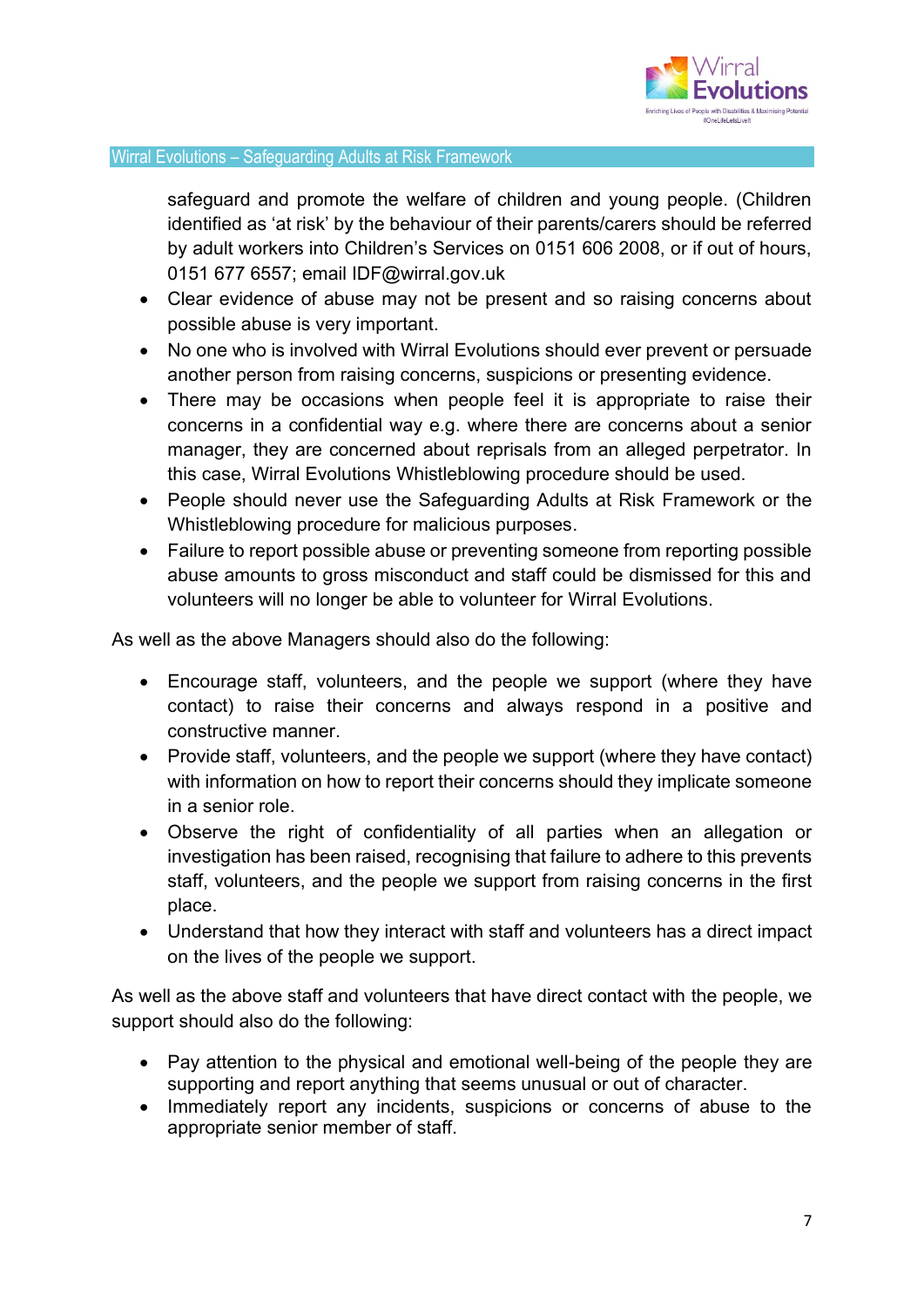

• Understand the impact of all aspects of their work/volunteering on the lives of the people they support, ensuring that this impact is always positive and creating a culture that prevents abuse from taking place.

# **7. Making Safeguarding Responses Personal**

Embracing 'Making Safeguarding Personal' is vital to support best practice in safeguarding adults and helps put statutory responsibilities into practice, such as the Human Rights Act (1998), the Mental Capacity Act (2005) and the Care Act (2014).

Put simply, working in a person-centred way, it recognises people as experts in their own lives, working alongside and engaging with them in partnership in both prevention and responding to safeguarding issues. Supporting people to reach the outcomes they want with the emphasis being on wellbeing as well as safety.

Safeguarding responses should be swift and personalised and should involve the adult in the enquiries and decision making from the start. Central to this is having a genuine conversation with the adult to understand how we can help them to achieve the outcomes most important to them. The adult should experience the safeguarding process as empowering and supportive. This should encourage proportionate responses and improve outcomes for the adult concerned.

In practice we need to meet our statutory duty by 'Making Safeguarding Personal' by:

- Gaining consent from the adult, where able, if there are capacity issues, that have been assessed and are decision specific, or the adult is considered to have substantial difficulty being involved, a suitable advocate or representative should be engaged
- Wherever possible gain consent and seek their views, unless doing so is likely to increase the risk to them or put others at risk
- Identifying desired outcomes as stated by the adult or their representative at the earliest point possible, and reviewing outcomes after action has been taken
- Responding to safeguarding concerns quickly, taking proportionate action
- Using the least intrusive response appropriate in addressing risks
- Identifying whether abuse was unintentional or not, as this may affect the response
- Making suitable enquiries to enable risk assessment on the presenting facts
- Taking action to prevent future abuse or neglect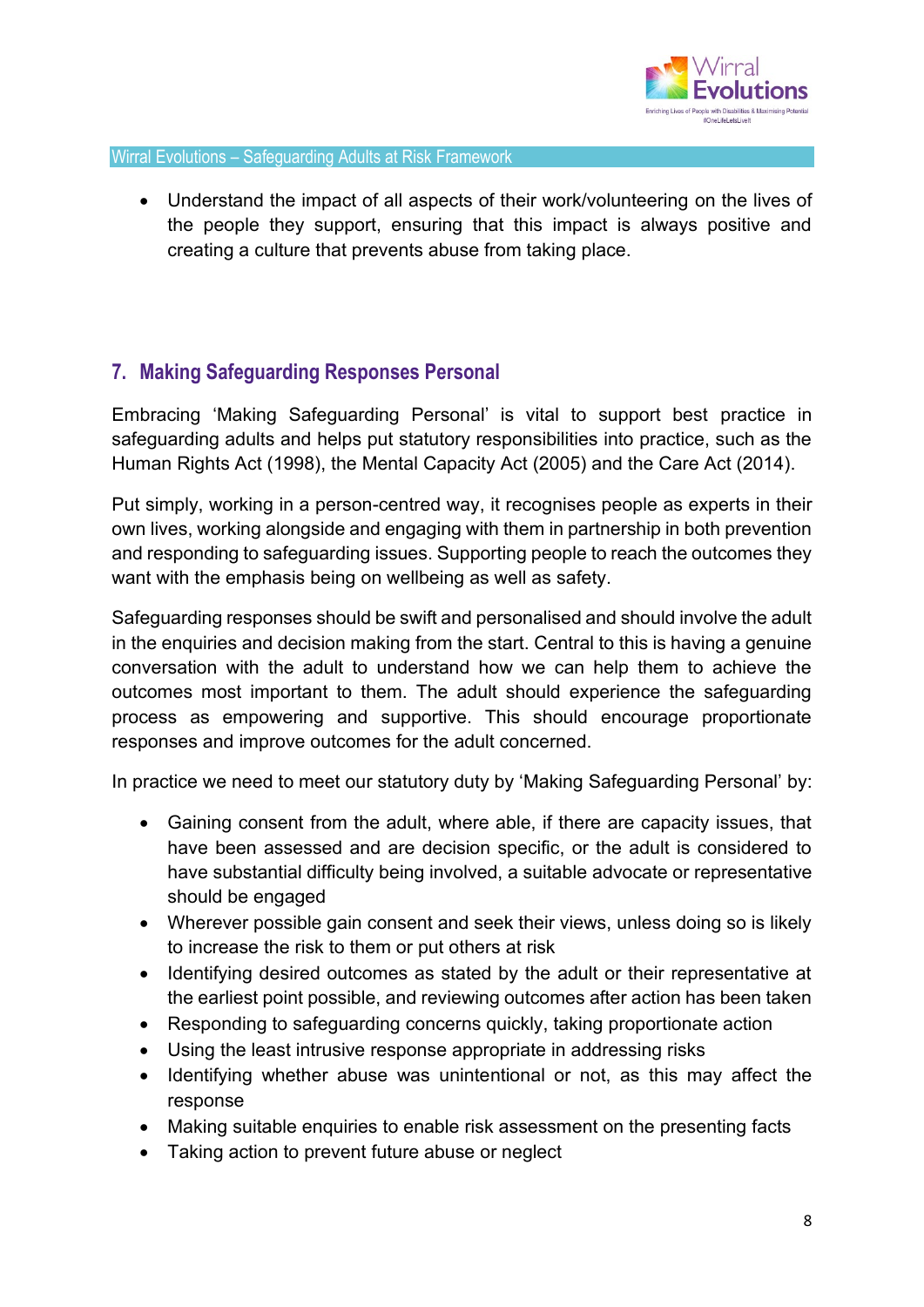

• Ensuring that the individual is not being unduly influenced into not engaging with the safeguarding process

## **8. Types and Indicators of Abuse**

Abuse can take many forms. Individuals should not be constrained in their view of what constitutes abuse or neglect; cases should always be viewed on the individual circumstances.

It is important to remember that it is not unusual for several types of abuse to occur at the same time and that the signs and indicators of abuse will vary from person to person. All abuse should be taken seriously; even if it appears to be a minor act the effects of even the smallest abuse can be devastating for the victim. Minor acts of abuse can often be a sign of more serious and hidden forms of abuse.

Please see Appendix 2 for more information.

#### **9. Prevention**

Creating and promoting the right culture at Wirral Evolutions will prevent abuse and ensure any potential problems are detected early and acted upon. Findings from serious case reviews have sometimes stated that if staff had acted upon their concerns or sought more information, then death or serious harm might have been prevented.

Every member of staff and volunteer throughout Wirral Evolutions has a part to play in creating this culture. The following are key points which will help to promote a culture of adult protection. All staff and volunteers should seek to implement these and expand on them where they can.

- **Openness:** It is important that we ensure we enable staff and volunteers to reflect on their work and that as an organisation as a whole we are open to change. External parties, new staff and volunteers can often come with good ideas and insight. It is important that we also welcome and respond to external input as well.
- **Positive Approach to Complaints:** Wirral Evolutions has a written procedure outlining how a person using our services or someone acting on their behalf can complain. Comments and complaints from people are a valid and valuable way to learn and improve services and no one should be expected to tolerate a service that he or she is not happy with. It is important, therefore, that all people who use our services should be made aware of how to use the complaints procedure and actively supported to access it when required.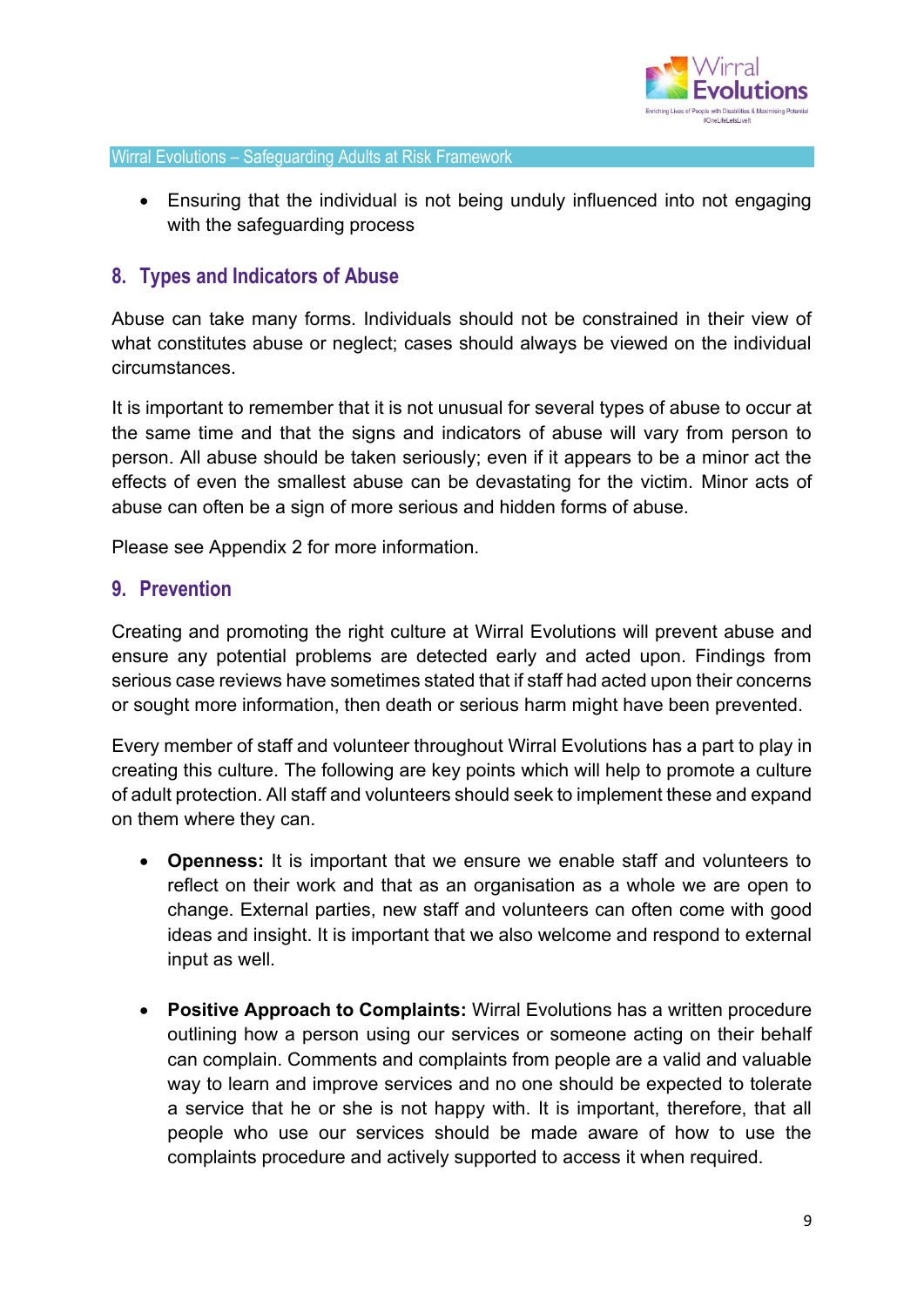

- **Zero Tolerance:** An acceptance by staff and volunteers of low levels of abuse, from whatever source, will ultimately lead to a culture that will foster and hide more serious abuse. Therefore, staff, managers and volunteers must operate a zero-tolerance policy in relation to all acts of low-level abuse. This includes incidents between the people we support or between members of staff. Zero tolerance means that any abusive behaviour between any persons connected with Wirral Evolutions will be responded to and preventative/disciplinary measures used where appropriate.
- **Person Centred Planning and Promoting Service User Involvement:** The services we provide are far more likely to meet individuals needs if people who use our services are involved fully in the planning, delivery, and management of it. Decisions should always be made with people rather than for them regardless of the level of their disability. Staff, management and volunteers should ensure that the people using services are fully involved in planning activities both through formal and informal consultation.
- **Advocacy:** Independent advocacy support should be accessed to help promote people's rights. This could be for groups of people or for people on an individual basis.
- **Staff and Volunteer Supervision and Support:** All Wirral Evolutions staff and volunteers are given regular, structured supervision. This ensures that staff and volunteers are supported in carrying out their role within the organisation and given the opportunity to raise problems or concerns, in particular with regards to any issues concerning the safeguarding of adults.
- **Recruitment:** Wirral Evolutions recruitment procedure ensures that all paid and voluntary positions with access to vulnerable adults or children are subject to enhanced DBS checks.
- **Monitoring:** Senior leaders in the organisation monitor all Wirral Evolutions services. Monitoring the services helps to ensure that regulatory standards are met and provide good quality support. Senior staff will take action when standards are below that expected.
- **Training:** The provision of regular training to all staff and volunteers is essential to both tackling and preventing abuse. All Wirral Evolutions staff and volunteers are required to complete a comprehensive induction process and an ongoing training programme that includes specific training on awareness, responding to abuse and this framework.

#### **Support to Parent/Carers**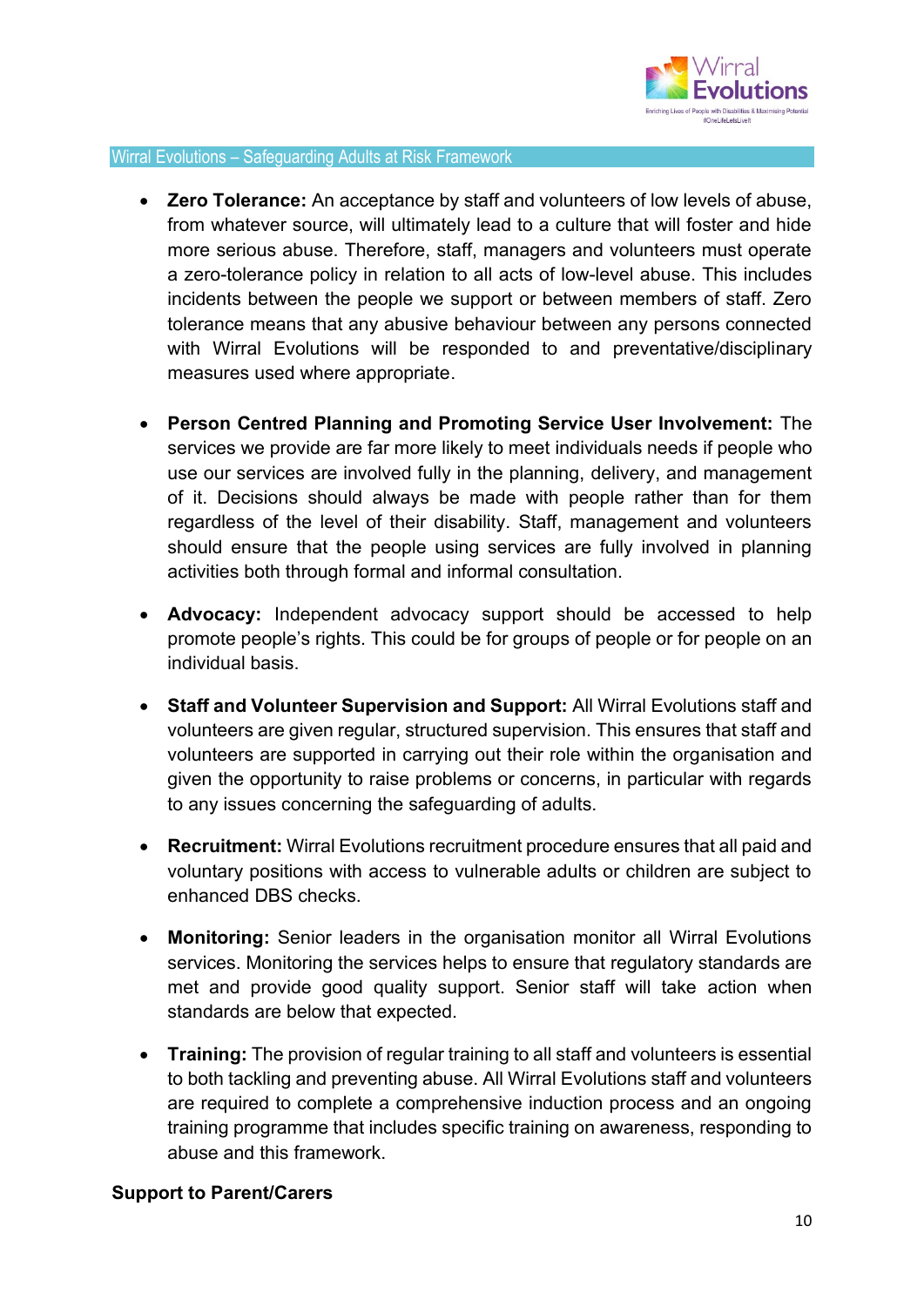

- Wirral Evolutions endeavours to build up trusting and supportive relationships with individuals, the families and the workforce both paid and unpaid.
- Wirral Evolutions will continue to welcome the individual and the family or carer whilst investigations are being carried out.
- Confidential records kept on an individual are shared only if appropriate under the guidance of the SABs.
- Wirral Evolutions will ensure the individual is at the centre of everything we do and will ensure families and carers are supported.

## **10. Allegations/Concerns against the Workforce (both paid and unpaid)**

- The name and contact details of the designated safeguarding lead will be available to all parents, staff and volunteers if they have any anxieties about the running of a service. Parents and carers will be encouraged to voice any concerns in the first instance to a supervisor or manager as soon as appropriate, unless they are implicated. The primary concern of the workforce must always be for the safety of the adult at risk.
- Wirral Evolutions will ensure the people we support, workforce and parent/carers, know how to complain about staff or volunteers, which may include allegations of abuse.
- Wirral Evolutions follow the guidance of the SAB when investigating and recording any complaint that a member of staff or volunteer may have abused an individual. This will include reporting to the Local Authority, all allegations that an adult may have been harmed or that a criminal offence may have been committed whether or not it is believed to be valid.
- Wirral Evolutions accepts that referral to the Local Authority may result in various outcomes including: no action if patently untrue; referral back to Wirral Evolutions disciplinary or complaints procedures; social care or police investigation.
- Staff or volunteers will be suspended during the process if a formal social care or police investigation is instigated.
- All allegations will be investigated.
- Wirral Evolutions is entitled not to accept the resignation of an employee subject to a PIPOT investigation.
- See Appendix 8 for PIPOT flow chart

## **11. Confidentiality and Information Sharing**

All staff and volunteers should follow clear principles of confidentiality in relation to the people we support. However, there will be occasions when it is appropriate to share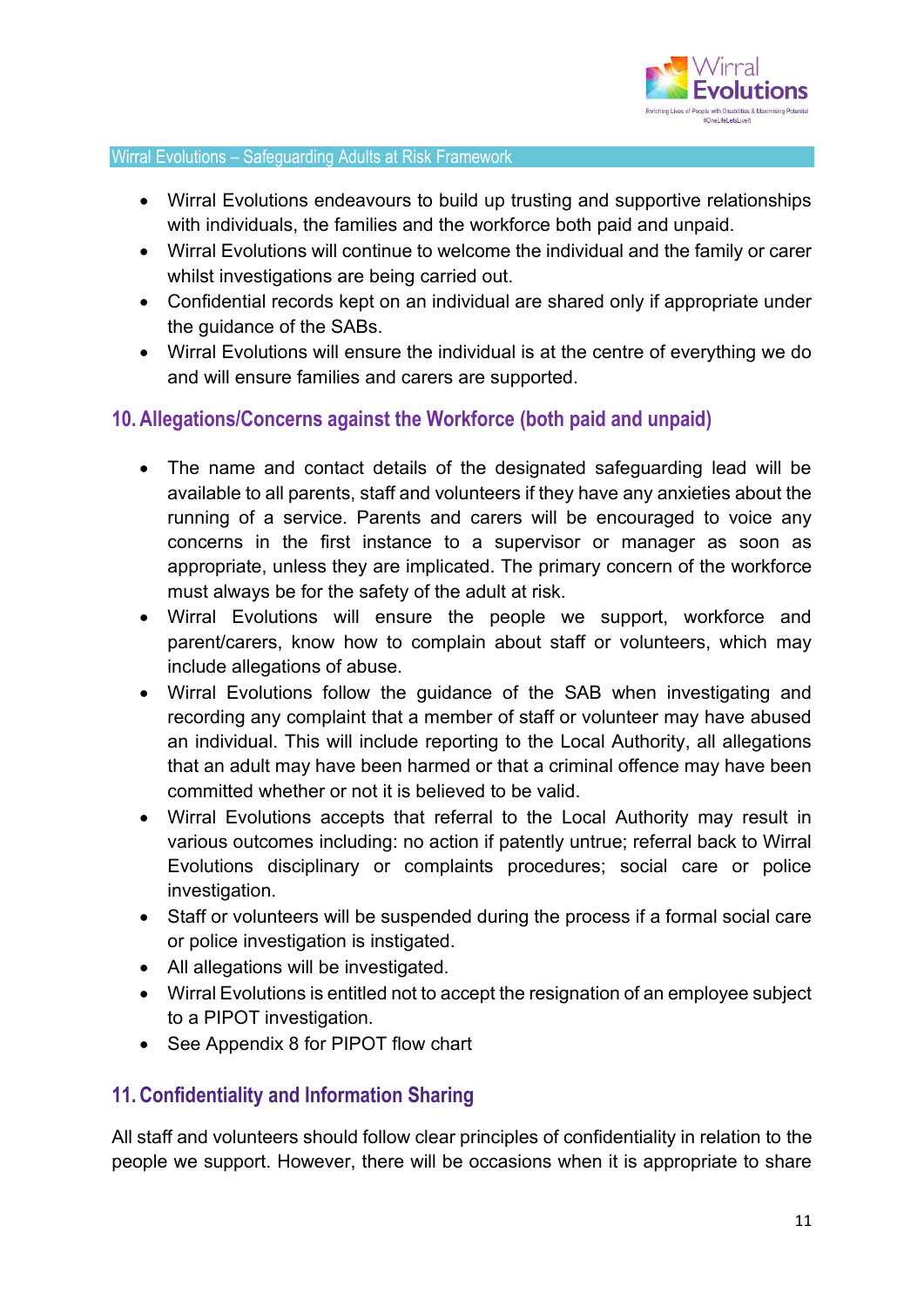

information about the person supported in order to protect their best interests, and therefore, you should never give assurance of absolute confidentiality.

It is a legal requirement that agencies and professionals work together around safeguarding issues. It is important that each service should ensure they have contact details for all other professionals in your clients' support networks. Wirral Evolutions has clear policies and procedures on information sharing and around working with other agencies. Each occasion should be assessed on a case by case basis, and information given on a 'need to know' basis, and when it is in the best interests of the person supported.

Staff and volunteers should always try to obtain informed consent from the people we support before sharing information, however, if this is not possible it may be necessary to override this requirement (e.g., limited communication abilities or understanding) – especially if adults are at risk. Where an individual refuses to give consent or is unable to consent around an issue of abuse, the Crime and Disorder Act 1998, Section 115 gives a person the power to report a suspected crime to the police, probation service, local authority or health authority who then have a duty to respond. Staff should seek management support, from their line manager or designated leads, to decide whether to share information without consent.

See Appendix 3 for principles of sharing information.

## **12. Data Protection**

The General Data Protection Regulations (GDPR) allows organisations to share special information (the GDPR term for sensitive information) about clients without their consent in some limited circumstances. They are:

- To protect the vital interests of an individual the vital interest's condition also extends to any other individual who might be impacted by the abuse. Where the individual lacks the capacity to give meaningful consent. Where the use of information for the provision of social care, treatment, system, and services.
- In additional to GDPR all personal information is subject to the principles of the Freedom of Information Act 2000, the Data Protection Act 1998, the Human Rights Act 1998 and common law.
- These Data protection laws allow us to have a 'common sense' approach to handling information and ensures that we do this in a sensible way.

Where information is shared without the consent of the individual details about the information shared, the reasons why the decision to share the information was taken, who authorised the sharing of the information and the person/s with whom the information was shared must be recorded.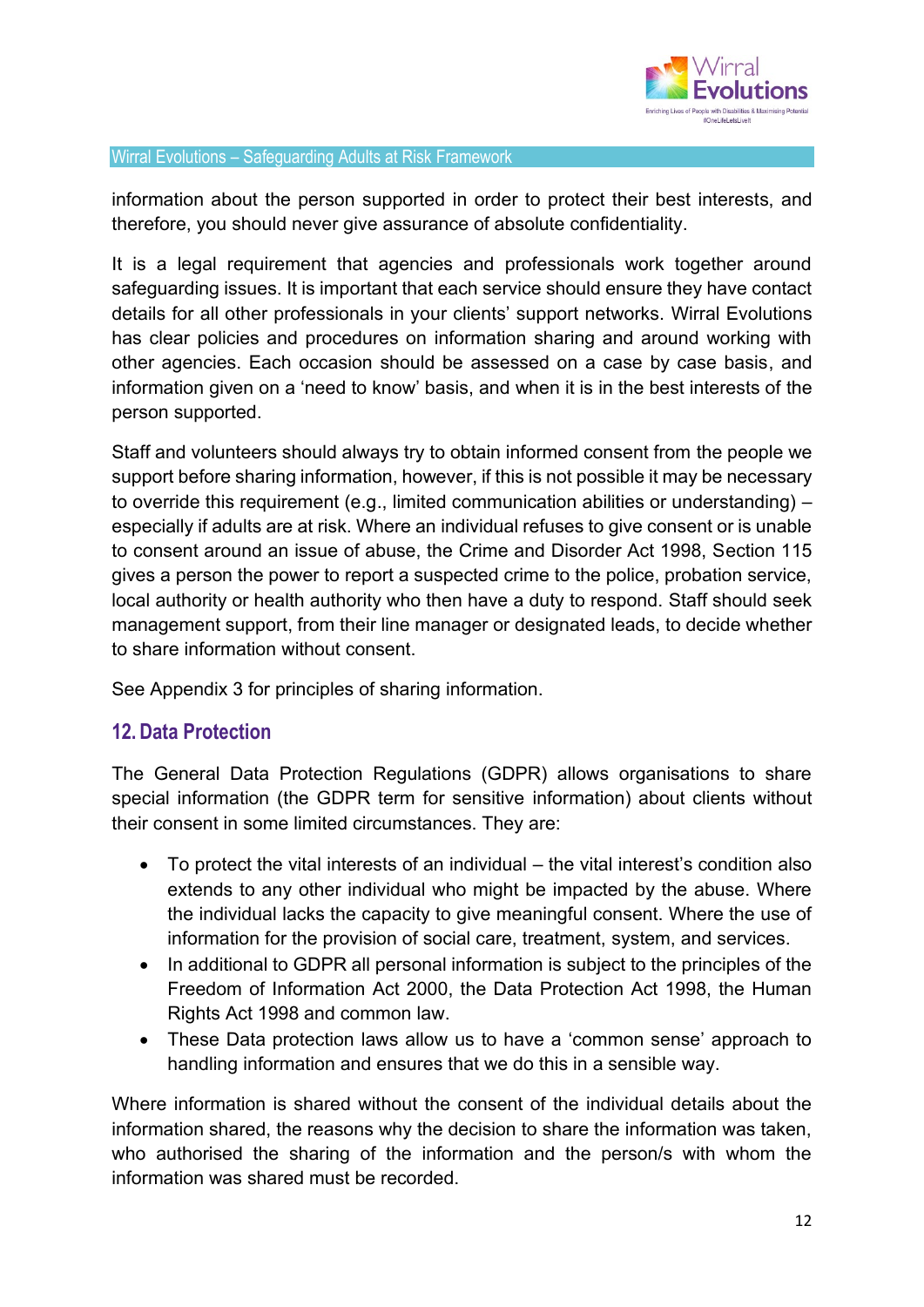

Good practice dictates that the person who withheld consent must be informed that information has been shared without consent. However, there may be circumstances where this is not possible or where caution needs to be exercised around the timing of such an action e.g. in very complex safeguarding situations.

Please see Appendix 3 for further information around principles of sharing information.

## **13. Storage of Records**

All records relating to any adult welfare concerns will be kept at The Grange, Corporate Services and the file will be held in a secure method.

Records relating to welfare will remain on file as long as the individual is associated with Wirral Evolutions. Records must be kept in such a way that cumulative evidence of possible abuse might be clearly determined, i.e., a record of behaviour or appearance related to the individual's welfare must be systematically recorded so that progress can be detected or patterns established.

## **14. Related Policies, Procedures and Guidance**

#### **Related policies and documents:**

- Wirral Multi Agency Safeguarding Procedure
- North West Safeguarding Adults Policy
- Practice Guidance on the Criteria for Safeguarding Referrals and Section 42 **Enquiries**
- Wirral Adult Safeguarding Procedures
- Human Rights Act 1998
- MCA 2005
- DoLS 2007
- Equality Act 2010
- Care and Support Statutory Guidance 2014
- The Counter Terrorism and Security Act 2015
- Sexual Offences Act 2003
- Safeguarding Vulnerable Groups Act 2006
- Protection of Freedoms Act 2012
- Special Educational Needs and Disabilities (SEND) Code of Practice 0 25years
- Information Sharing HM Government 2015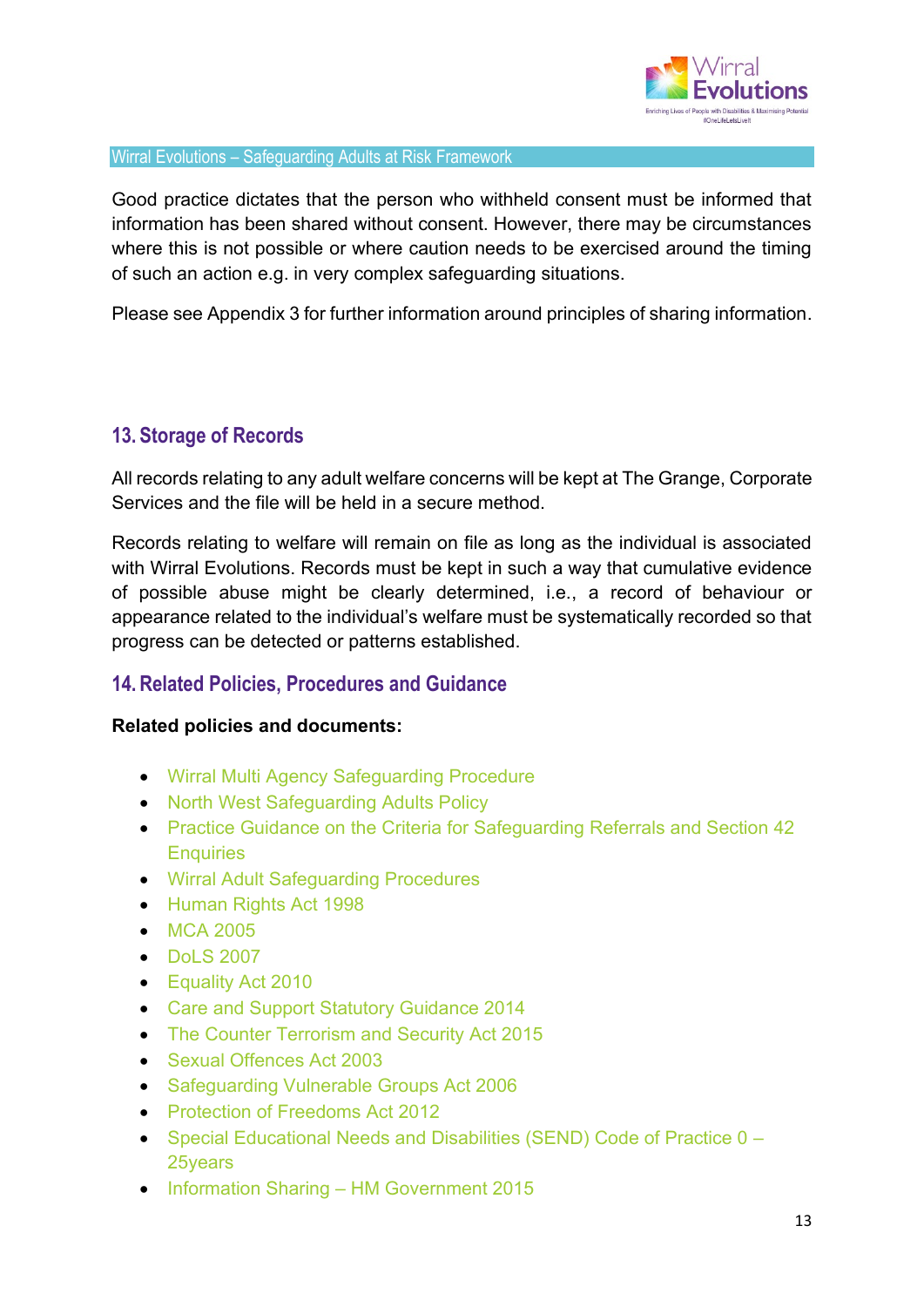

## **15. Consultation**

Trade Unions have an important part to play in providing advice and support to an employee and to facilitate a way forward, working in partnership with managers. The Trade Unions, staff representatives and Board of Wirral Evolutions were consulted on this framework.

## **16. Communication and Awareness**

This framework is considered for internal staff, volunteers and Board members of Wirral Evolutions.

All employees must be made aware of and understand the need for this framework. WE will send out a clear message about its commitment to the framework.

All employees and managers are expected to comply with the terms of this framework. Roles and responsibilities are outlined within the framework.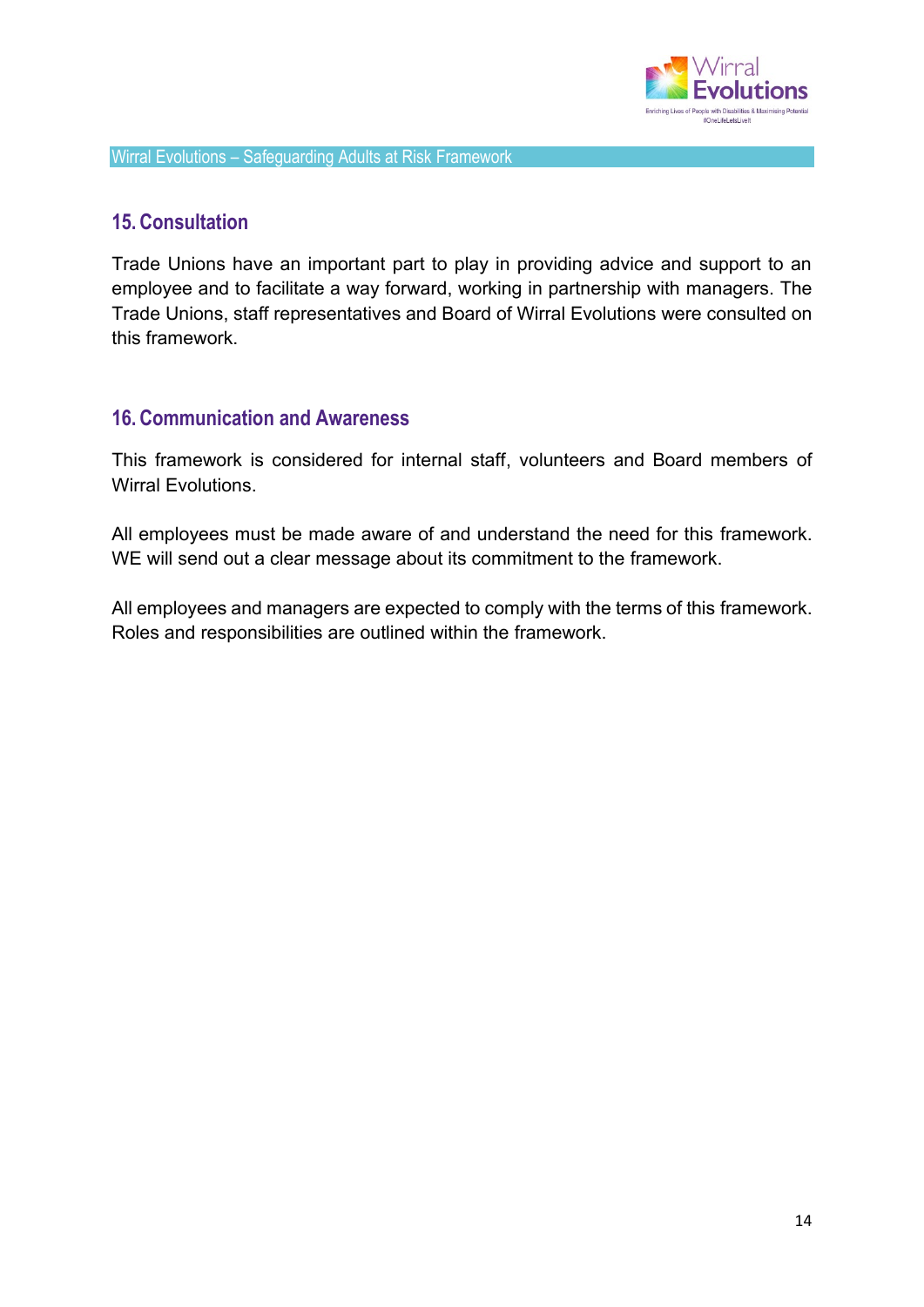

#### **Appendix 1**

#### **Further Definitions**

#### **A carer is:**

In this document carer refers to family/friend carers as distinct from paid carers who are referred to as support workers. The Care Act defines the carer as an adult who provides or intends to provide care for another adult who needs support.

#### **A concern is:**

Describes when there is or might be an incident of abuse or neglect. Replaces the previously used term "alert."

#### **An Adult at risk is:**

Any person who is aged 18 years or over and at risk of abuse or neglected because of their needs for care and support.

#### **Child Protection:**

Relates to any child (under 18) who has suffered from, or maybe at risk of, physical injury, neglect and emotional or sexual abuse. Children may be abused or neglected through the infliction of harm, or through the failure to act to prevent harm.

#### **A Section 42 Enquiry is:**

References the legislative duty for action to be taken or instigated by the Local Authority in response to a concern that abuse, or neglect may be taking place. The purpose of the enquiry is to establish whether or not the local authority or another organisation, or person needs to do something to stop or prevent the abuse or neglect.

#### **The Equality Act 2010 is:**

Protects people from discrimination in the workplace and in wider society. It replaced previous anti-discrimination laws making the law easier to understand and strengthening protection in some situations.

#### **Independent Mental Capacity Advocate (IMCA) is:**

Established by the Mental Capacity Act 2005. IMCAs are mainly instructed to represent people who lack mental capacity when there is no-one outside of services, such as a family member or a friend, who can represent them. IMCAs are a legal safeguard who will help people make important decisions about where they live, serious medical treatment options, care reviews, or adult safeguarding concerns.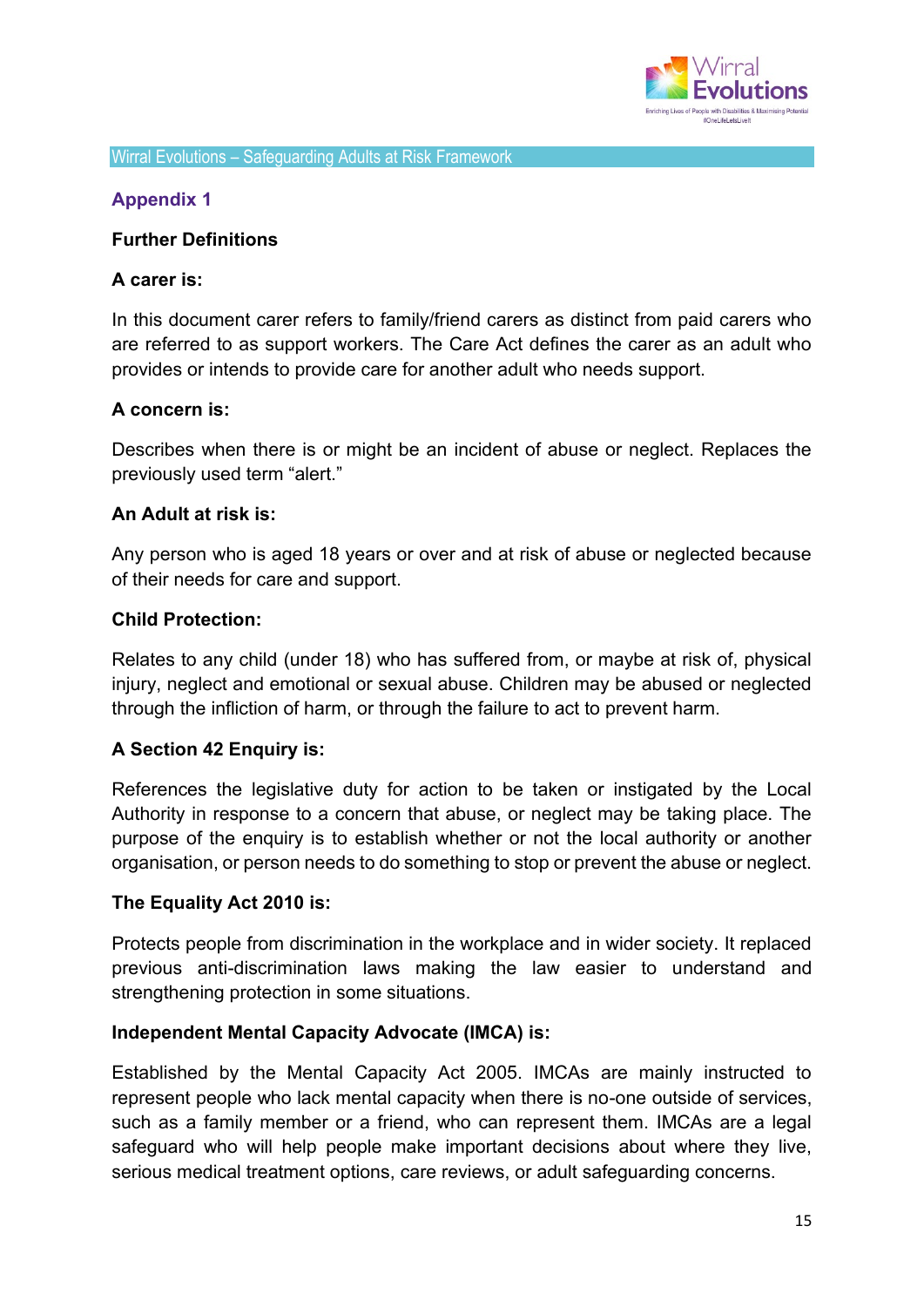

#### **Person/organisation alleged to have caused harm is:**

The person/organisation suspected to be the source of risk to an adult at risk.

#### **Person in position of trust is:**

When a person holds a position of authority and uses that position to his or her advantage to commit a crime or to intentionally abuse or neglect someone who is vulnerable.

A PIPOT is defined as any worker or volunteer who, in any setting, (including their private lives and regardless of whether this allegation is current or historical):

- Behaved in a way that has harmed or may have harmed an adult with care and support needs.
- Possibly committed a criminal offence, against or related to, an adult with care and support needs.
- Behaved towards an adult with care and support needs in a way that indicates s/he is unsuitable to work with adults with care and support needs.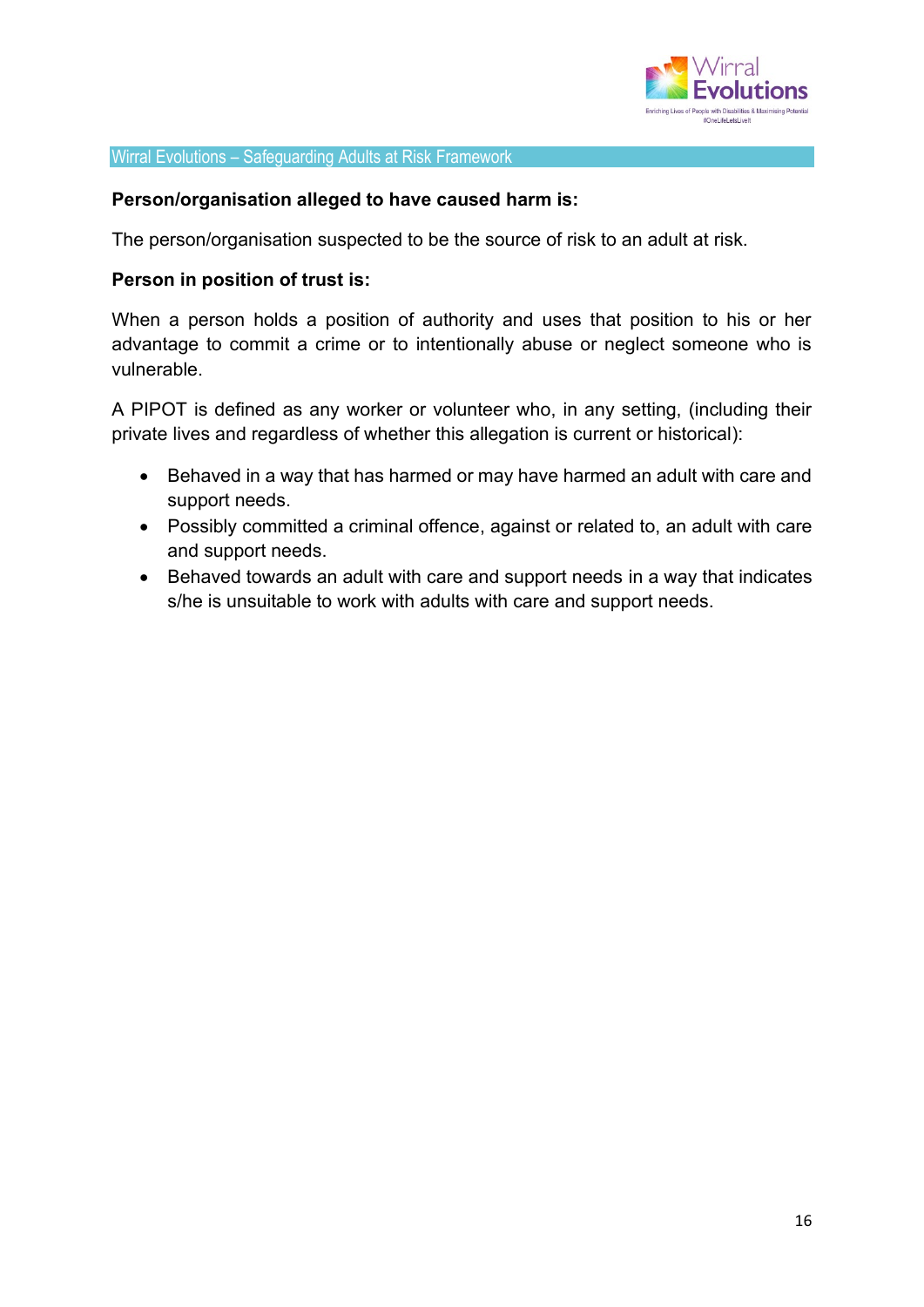

## **Appendix 2**

# **Types and Indicators of Abuse**

Abuse can take many forms. Individuals should not be constrained in their view of what constitutes abuse or neglect; cases should always be viewed on the individual circumstances.

| <b>Type of Abuse</b> | <b>Typical Examples (including</b><br>but not limited to)                                                                                                                                                                                                                                                              | Possible signs and symptoms (including<br>but not limited to)                                                                                                                                                                                                                                                                                                                                                                                                                                                                                                                                                                                                                                                                                                                                                                                |  |
|----------------------|------------------------------------------------------------------------------------------------------------------------------------------------------------------------------------------------------------------------------------------------------------------------------------------------------------------------|----------------------------------------------------------------------------------------------------------------------------------------------------------------------------------------------------------------------------------------------------------------------------------------------------------------------------------------------------------------------------------------------------------------------------------------------------------------------------------------------------------------------------------------------------------------------------------------------------------------------------------------------------------------------------------------------------------------------------------------------------------------------------------------------------------------------------------------------|--|
| Physical abuse       | ٠<br>hitting, slapping, pushing,<br>kicking, spitting.<br>×<br>unapproved or inappropriate<br>use of physical restraint or<br>restriction of movements.<br>×<br>use of force or the threat of<br>force.<br>,<br>harsh manual handling<br>(including the inappropriate<br>use of hoists).<br>,<br>Misuse of medication. | S<br>history of unexplained falls or minor<br>injuries especially at different stages of<br>healing.<br>×<br>unexplained bruising in well-protected<br>areas of the body such as inside of<br>thighs or upper arms, unexplained<br>bruising, or injuries of any sort.<br>Þ<br>burn marks of unusual type such as<br>burns caused by cigarettes, carpet<br>burns.<br>,<br>history of frequent changing of GP's or<br>the GP not being able to see the<br>vulnerable person.<br>×<br>storing of medicine which has been<br>prescribed for the person, but not<br>given.<br>×<br>malnutrition, ulcers, bed sores and<br>being left in wet/soiled clothing.<br>×<br>agencies encountering difficulties in<br>engaging with or being able to see the<br>vulnerable person due to the actions of<br>a third person such as a carer or<br>relative. |  |
| Sexual abuse         | ,<br>rape and sexual assault or<br>sexual acts to which the adult<br>at risk has not consented or<br>could not consent or was<br>pressured into consenting to.<br>,<br>non-contact abuse, e.g.,<br>inappropriate use of<br>language or coercion to view<br>sexual acts or images of<br>sexual acts.                    | ۶<br>unexplained bruising in well-protected<br>areas of the body such as inside of<br>thighs or upper arms.<br>×<br>unexplained injuries of any sort.<br>Þ<br>withdrawal from friends and social<br>activities.<br>×<br>changes in mood, behaviour, sleep, or<br>appetite.<br>Þ<br>becoming increasingly anxious and<br>fearful showing sexualised behaviour.<br>×<br>contracting a sexually transmitted<br>infection.                                                                                                                                                                                                                                                                                                                                                                                                                       |  |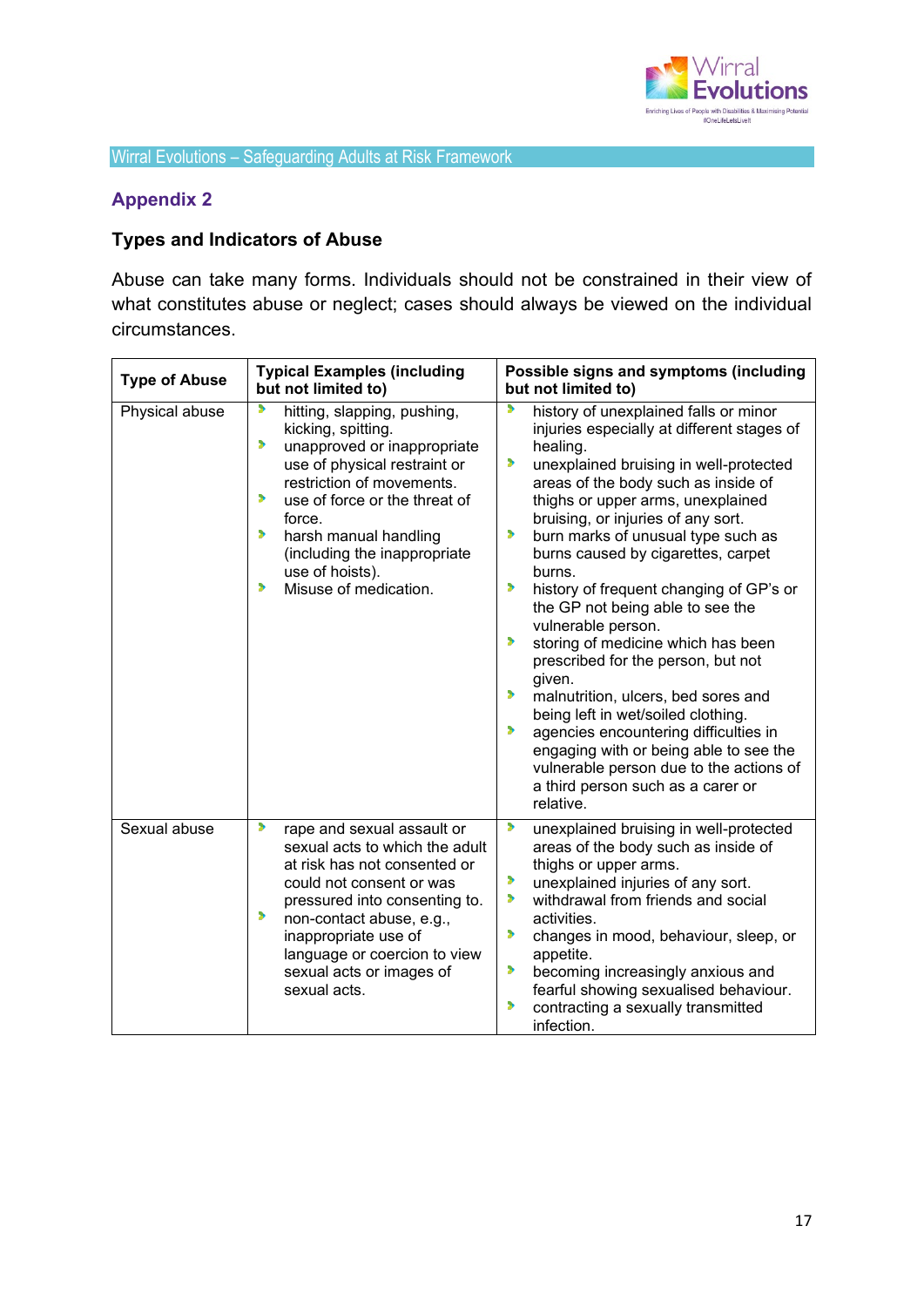

| Psychological<br>and emotional<br>abuse | ×<br>threats of harm or<br>abandonment.<br>,<br>deprivation of contact.<br>,<br>humiliation, blaming,<br>controlling, coercion, verbal<br>abuse.<br>×<br>intimidation, bullying,<br>harassment (including<br>through use of social media).<br>s.<br>isolation or withdrawal from<br>services or supportive<br>networks.<br>,<br>denial of cultural needs.<br>s.<br>inappropriate sanctions, e.g.,<br>restrictions or limitations on<br>use of own property and<br>belongings.               | ٠<br>inability to sleep or a tendency to spend<br>long periods in bed.<br>Þ<br>loss of appetite or overeating at<br>inappropriate times.<br>Þ<br>anxiety, confusion or just giving up.<br>,<br>choosing to spend lots of time alone,<br>away from others.<br>,<br>appearing fearful and showing signs of<br>loss of self-esteem.                                                                                                                                                                                                                                                                                                                        |
|-----------------------------------------|---------------------------------------------------------------------------------------------------------------------------------------------------------------------------------------------------------------------------------------------------------------------------------------------------------------------------------------------------------------------------------------------------------------------------------------------------------------------------------------------|---------------------------------------------------------------------------------------------------------------------------------------------------------------------------------------------------------------------------------------------------------------------------------------------------------------------------------------------------------------------------------------------------------------------------------------------------------------------------------------------------------------------------------------------------------------------------------------------------------------------------------------------------------|
| <b>Financial abuse</b>                  | theft, fraud, exploitation.<br>×<br>,<br>influencing (or trying to<br>influence) the content of wills,<br>property, inheritance, or<br>financial transactions.<br>,<br>misuse or misappropriation of<br>money (including pensions or<br>benefits), property, or<br>belongings.                                                                                                                                                                                                              | ,<br>unexplained inability to pay for<br>household shopping or bills withdrawal<br>of large sums of money which cannot<br>be explained personal possessions<br>going missing, living conditions are low<br>compared to the money the person<br>receives.                                                                                                                                                                                                                                                                                                                                                                                                |
| Discriminatory<br>abuse                 | ×<br>any abuse or harassment<br>because of a person's race,<br>gender, sexuality, disability or<br>age                                                                                                                                                                                                                                                                                                                                                                                      | ,<br>withdrawal from social activities,<br>spending lots of time alone, away from<br>other.<br>×<br>changes in mood, behaviour, sleep, or<br>appetite.<br>×<br>becoming increasingly anxious and<br>fearful.<br>Þ<br>anxiety, confusion or just giving up.<br>×<br>showing signs of loss of self-esteem.                                                                                                                                                                                                                                                                                                                                                |
| Neglect and acts<br>of omission         | ٠<br>leaving the person<br>unattended for long periods<br>or, abandoning them.<br>,<br>lack of care including food,<br>warmth, contact.<br>×<br>failing to attend to physical<br>needs such as toileting,<br>dressing and washing.<br>,<br>failing to provide access to<br>appropriate health, social<br>care or education services.<br>,<br>Failing to attend to health<br>needs e.g. not giving<br>medication, not monitoring,<br>or undertaking checks related<br>to medical conditions. | Þ<br>poor heating, lighting, maintenance of<br>home.<br>,<br>failure to give food or fluids.<br>,<br>poor physical condition of the person<br>such as ulcers, bedsores, unwashed,<br>dirty clothing.<br>×<br>medication not given as prescribed.<br>Þ<br>unexplained weight loss<br>Þ<br>failure to maintain appropriate privacy<br>and dignity.<br>Þ<br>visitors not allowed to see the person.<br>×<br>inappropriate or inadequate clothing or<br>being kept in night clothes during the<br>day.<br>Þ<br>not allowed access to glasses, hearing<br>aids or other communication aids.<br>Þ<br>being left without any way of calling for<br>assistance. |
| Organisational<br>abuse                 | Þ<br>persistently poor care or a<br>rigid and oppressive regime<br>in a care setting which affects                                                                                                                                                                                                                                                                                                                                                                                          | Þ<br>Institutional abuse may take the form of<br>Þ<br>repeated incidents of poor or<br>unsatisfactory professional practice,                                                                                                                                                                                                                                                                                                                                                                                                                                                                                                                            |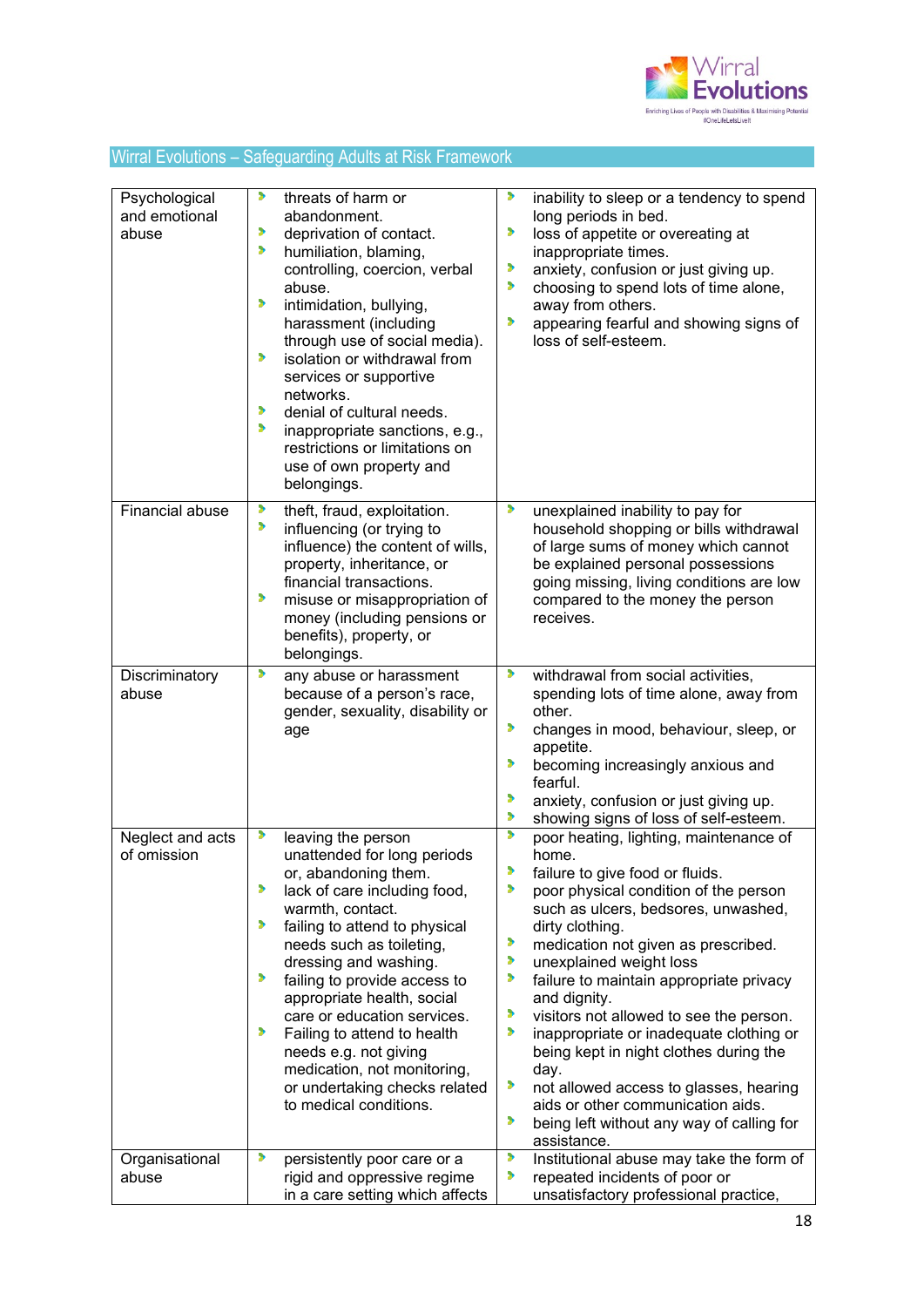

|                    | the whole setting and denies,<br>restricts or curtails the<br>dignity, privacy, choice,<br>independence or fulfilment of<br>adults at risk e.g. lack of<br>positive responses to<br>complex needs, rigid<br>routines, inadequate staffing.<br>×<br>Failure of agencies to ensure<br>that staff receives<br>appropriate training,<br>guidance, and support.                                                                                                                                                                                                                                                                                                                                                                                                                                                          | through to widespread and persistent ill<br>treatment or gross misconduct.<br>Þ<br>There may be a variety of underlying<br>factors in relation to poor care<br>standards which could include, for<br>example, inadequate staffing, an<br>insufficient knowledge base within the<br>service, lack of essential equipment,<br>rigid routines, or a controlling<br>management regime.<br>×<br>Any of the types of abuse outlined in<br>the previous sections may be raised as<br>allegations in the context of abuse<br>within an institution.                                                                                                                                                                                                                              |
|--------------------|---------------------------------------------------------------------------------------------------------------------------------------------------------------------------------------------------------------------------------------------------------------------------------------------------------------------------------------------------------------------------------------------------------------------------------------------------------------------------------------------------------------------------------------------------------------------------------------------------------------------------------------------------------------------------------------------------------------------------------------------------------------------------------------------------------------------|--------------------------------------------------------------------------------------------------------------------------------------------------------------------------------------------------------------------------------------------------------------------------------------------------------------------------------------------------------------------------------------------------------------------------------------------------------------------------------------------------------------------------------------------------------------------------------------------------------------------------------------------------------------------------------------------------------------------------------------------------------------------------|
| Hate crime,        | ×<br>"hate crime" generally refers                                                                                                                                                                                                                                                                                                                                                                                                                                                                                                                                                                                                                                                                                                                                                                                  | Signs that a person is being subjected to                                                                                                                                                                                                                                                                                                                                                                                                                                                                                                                                                                                                                                                                                                                                |
| including bullying | to criminal acts that are<br>perceived by the victim, or<br>any other person, to be<br>racist, homophobic,<br>transphobic or due to a<br>person's religion, belief,<br>gender identity or disability.<br>×<br>incidents may involve<br>physical assault, damage to<br>property, bullying,<br>harassment, verbal abuse or<br>insults, offensive graffiti or<br>letters (hate mail).<br>Þ<br>bullying is the use of force or<br>coercion to abuse or<br>intimidate others, including<br>physical, financial,<br>discriminatory and<br>psychological abuse.<br>,<br>"cyber bullying" is the use of<br>technology such as social<br>media, the internet or mobile<br>phones such as text-<br>messages, instant<br>messaging, phone-calls,<br>pictures/video-clips, e mail,<br>chat-rooms etc to abuse or<br>intimidate. | hate crime include: -<br>⋗<br>becoming increasingly anxious and<br>fearful.<br>⋗<br>unexplained physical injuries.<br>⋗<br>being short of money, making unusual<br>purchases.<br>Þ<br>withdrawal from friends and social<br>activities.<br>Þ<br>unusually having a lot of money or new<br>things/items having new or keeping<br>secret new friends.<br>×<br>becoming increasingly over challenging<br>and aggressive.<br>Þ<br>Changes in mood, behaviour, sleep, or<br>appetite.<br>Signs of cyber bullying include: -<br>Þ<br>showing emotional distress during or<br>after using the Internet or the phone.<br>Þ<br>appearing nervous or jumpy when<br>getting an instant message or email.<br>Þ<br>avoiding discussions about computer or<br>mobile phone activities. |
| Radicalisation     | ×<br>People are taught, groomed,<br>exploited and incited to have<br>extreme views and<br>behaviours towards, often<br>violent, ideas based upon<br>political, social or religious<br>beliefs.                                                                                                                                                                                                                                                                                                                                                                                                                                                                                                                                                                                                                      | Þ<br>Changes in the way they speak with<br>others<br>Þ<br>Having a new circle of friends<br>⋗<br>Use of extremist terminology<br>Þ<br>Reading material or messages<br>s<br>Behaviour changes                                                                                                                                                                                                                                                                                                                                                                                                                                                                                                                                                                             |
| Domestic           | ,<br>Violence (or the threat of                                                                                                                                                                                                                                                                                                                                                                                                                                                                                                                                                                                                                                                                                                                                                                                     | ٠<br>unexplained bruising or injuries of any                                                                                                                                                                                                                                                                                                                                                                                                                                                                                                                                                                                                                                                                                                                             |
| violence           | violence) can be physical,<br>psychological, sexual,<br>financial, or emotional abuse<br>and takes place within an                                                                                                                                                                                                                                                                                                                                                                                                                                                                                                                                                                                                                                                                                                  | sort.<br>Þ<br>burn marks of unusual type such as<br>burns caused by cigarettes, carpet<br>burns.                                                                                                                                                                                                                                                                                                                                                                                                                                                                                                                                                                                                                                                                         |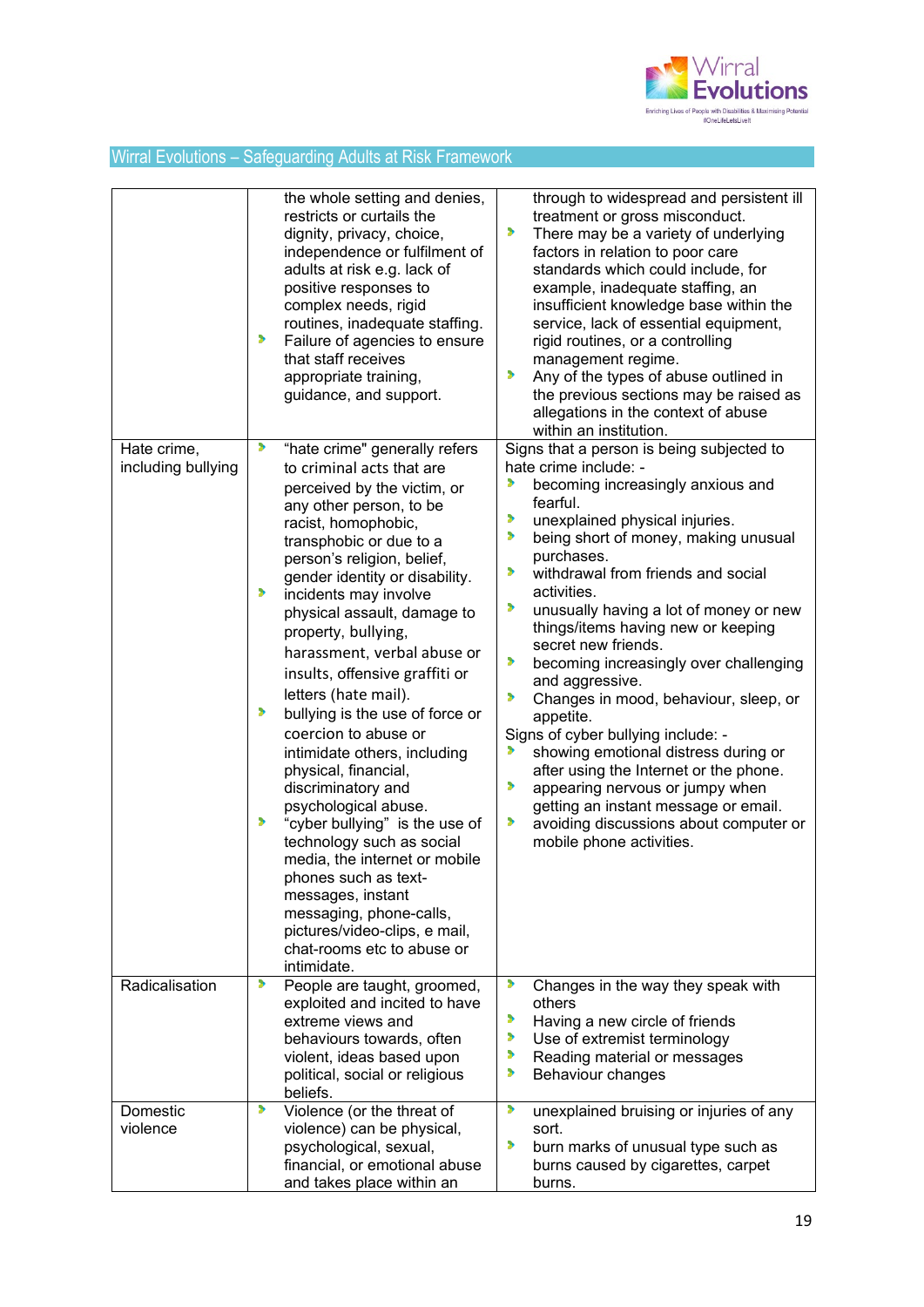

|                | intimate or family-type<br>relationship, forming a<br>pattern of coercive and<br>controlling behaviour. This<br>can include forced marriage<br>and so-called 'honour'<br>crimes.                                                                                                              | ٠<br>withdrawal from friends and social<br>activities.<br>,<br>being short of money, making unusual<br>purchases.<br>×<br>changes in mood, behaviour, sleep, or<br>appetite.<br>×<br>displaying signs of loss of self-esteem.<br>٠<br>inappropriate or inadequate clothing<br>,<br>staff encountering difficulties in<br>engaging with or being able to see the<br>vulnerable person due to the actions of<br>a third person such as a carer, family<br>member, partner or co-tenant.                                                                                                                                       |
|----------------|-----------------------------------------------------------------------------------------------------------------------------------------------------------------------------------------------------------------------------------------------------------------------------------------------|-----------------------------------------------------------------------------------------------------------------------------------------------------------------------------------------------------------------------------------------------------------------------------------------------------------------------------------------------------------------------------------------------------------------------------------------------------------------------------------------------------------------------------------------------------------------------------------------------------------------------------|
| Modern slavery | ,<br>Encompasses slavery,<br>human trafficking, forced<br>labour and domestic<br>servitude. Traffickers and<br>slave masters use whatever<br>means they have at their<br>disposal to coerce, deceive,<br>and force individuals into a<br>life of abuse, servitude, and<br>inhumane treatment. | ٠<br>planning trips or holidays but unable to<br>express little detail about it.<br>,<br>unexplained bruising or injuries of any<br>sort.<br>D<br>burn marks of unusual type such as<br>burns caused by cigarettes, carpet<br>burns.<br>٠<br>becoming increasingly anxious and<br>fearful.<br>э<br>marked changes in appearance<br>,<br>being short of money, making unusual<br>purchase.<br>٠<br>withdrawal from friends and social<br>activities.<br>,<br>unusually having a lot of money or new<br>things/items having new or keeping<br>secret new friends becoming<br>increasingly over challenging and<br>aggressive. |
| Self-neglect   | ,<br>This covers a wide range of<br>behaviour neglecting to care<br>for one's personal hygiene,<br>health or surroundings and<br>includes behaviour such as<br>hoarding.                                                                                                                      | ۶<br>becoming increasingly anxious and<br>fearful.<br>×<br>marked changes in appearance -<br>unkempt, dirty, and strong body odour,<br>matted hair<br>×<br>marked changes in environment -<br>windows and curtains always closed,<br>dirty, strong odours, very cluttered<br>,<br>withdrawal from friends and social<br>activities.<br>,<br>being short of money, making unusual<br>×<br>purchases, debts becoming<br>increasingly over challenging,<br>defensive, and aggressive.<br>,<br>declining or increasing weight - poor<br>diet.<br>⋟<br>poor health conditions.                                                   |

Abuse may be a single event or repeated events, either to one person or a number of people. In the case of neglect, it may be a process going on over time.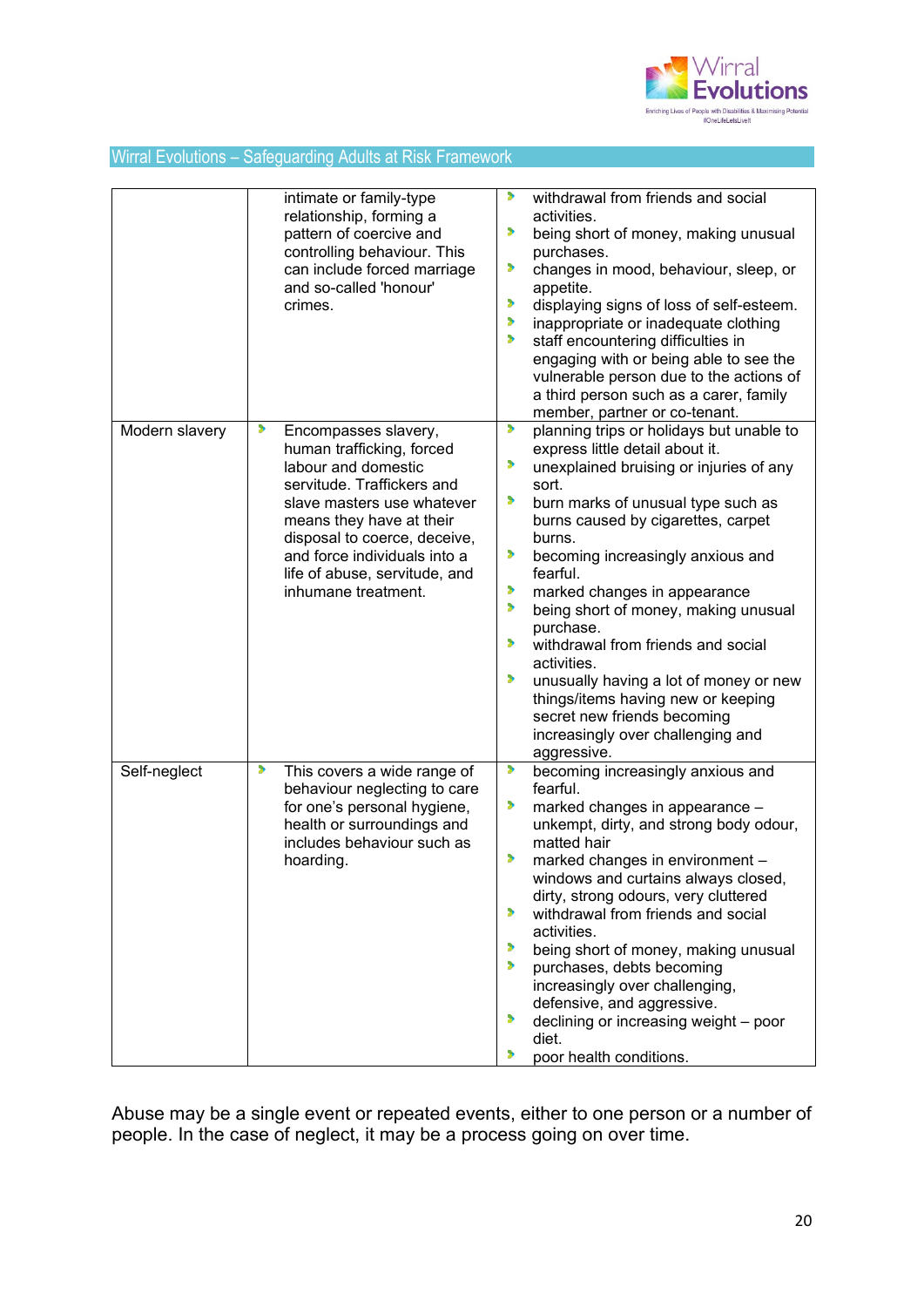

Some instances of abuse will constitute a criminal offence, e.g., wilful neglect is a criminal offence under the Mental Capacity Act 2005 - defined as an intentional or deliberate omission by someone who has care of a person who lacks the capacity to care and safeguard themselves, i.e., failing to carry out an act they knew they had a duty to do.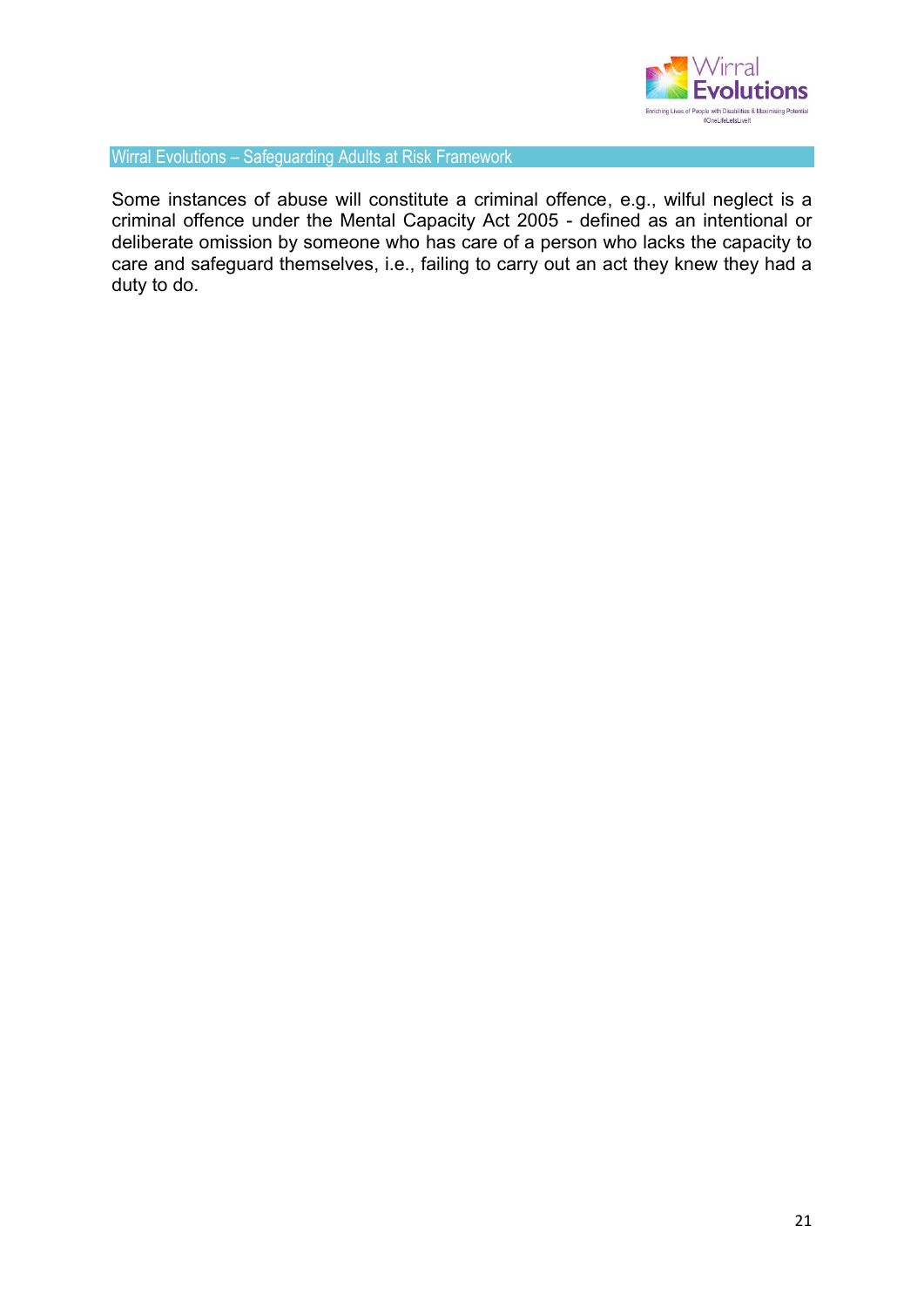

## **Appendix 3**

#### **Principles When Sharing Information**

The principles of any information that is shared should be based on the following:

- A need to know basis, which is in the best interests of the person concerned.
- Confidentiality is not secrecy.
- That informed consent is always sought at the beginning of the process to share information.
- That the why, what, how and whom the information will or could be shared with is explained to the person.
- That there may be situations where this consent cannot be sought, e.g., where the person is at serious risk or a crime may have been committed.
- That advice is always sought from a senior manager where there is doubt about disclosing the identity of an individual.
- Making sure that the information to be shared is necessary for the purpose.
- That the information you share is only with those that need to know.
- That the information shared is relevant, accurate and up to date.
- That the information is shared in a timely fashion and in a secure way.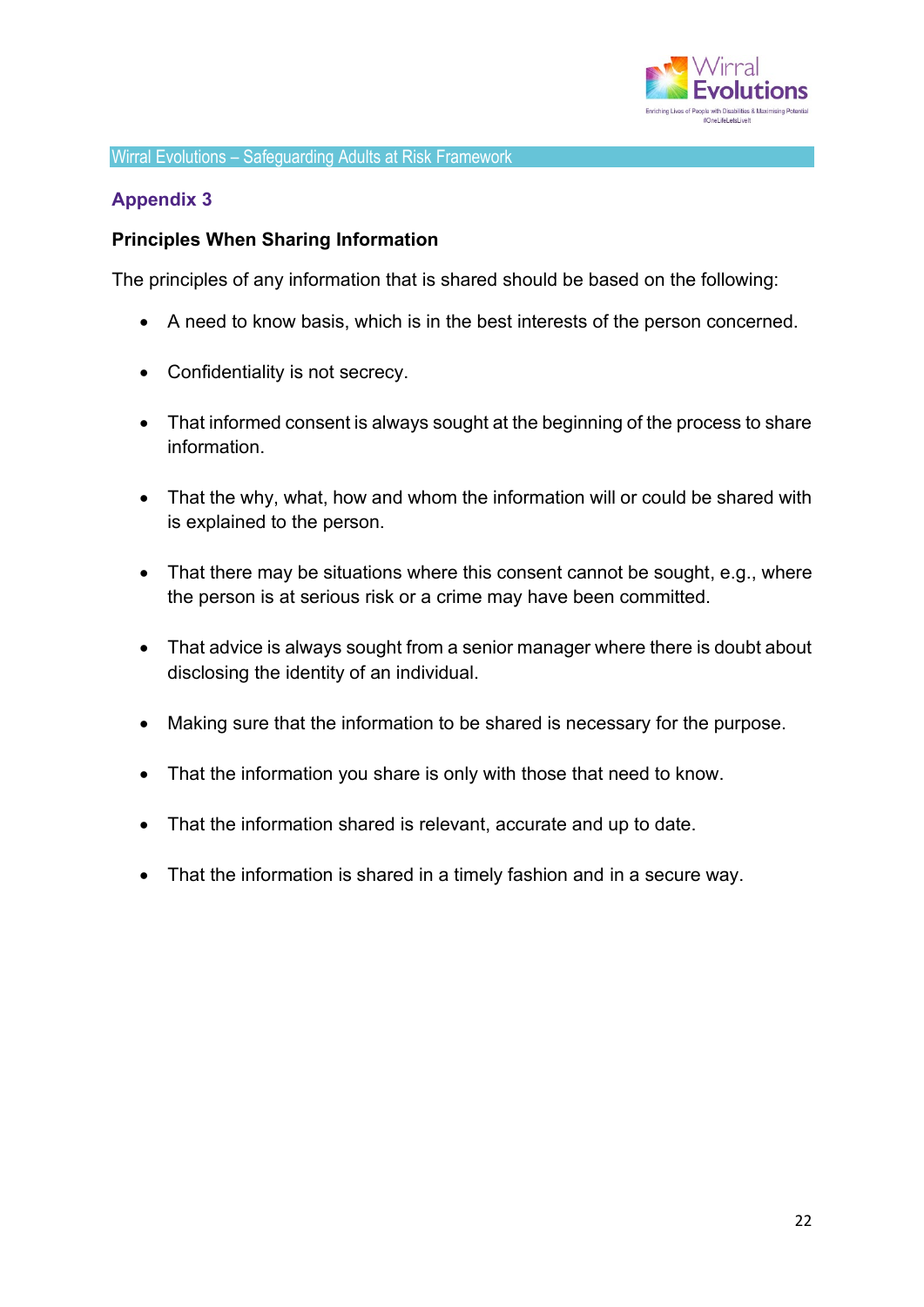

#### **Appendix 4**

## **SAFEGUARDING REFERRAL FLOWCHART**



\*Wirral Practice Guidance on the Criteria for Safeguarding Referrals and Section 42 Enquiries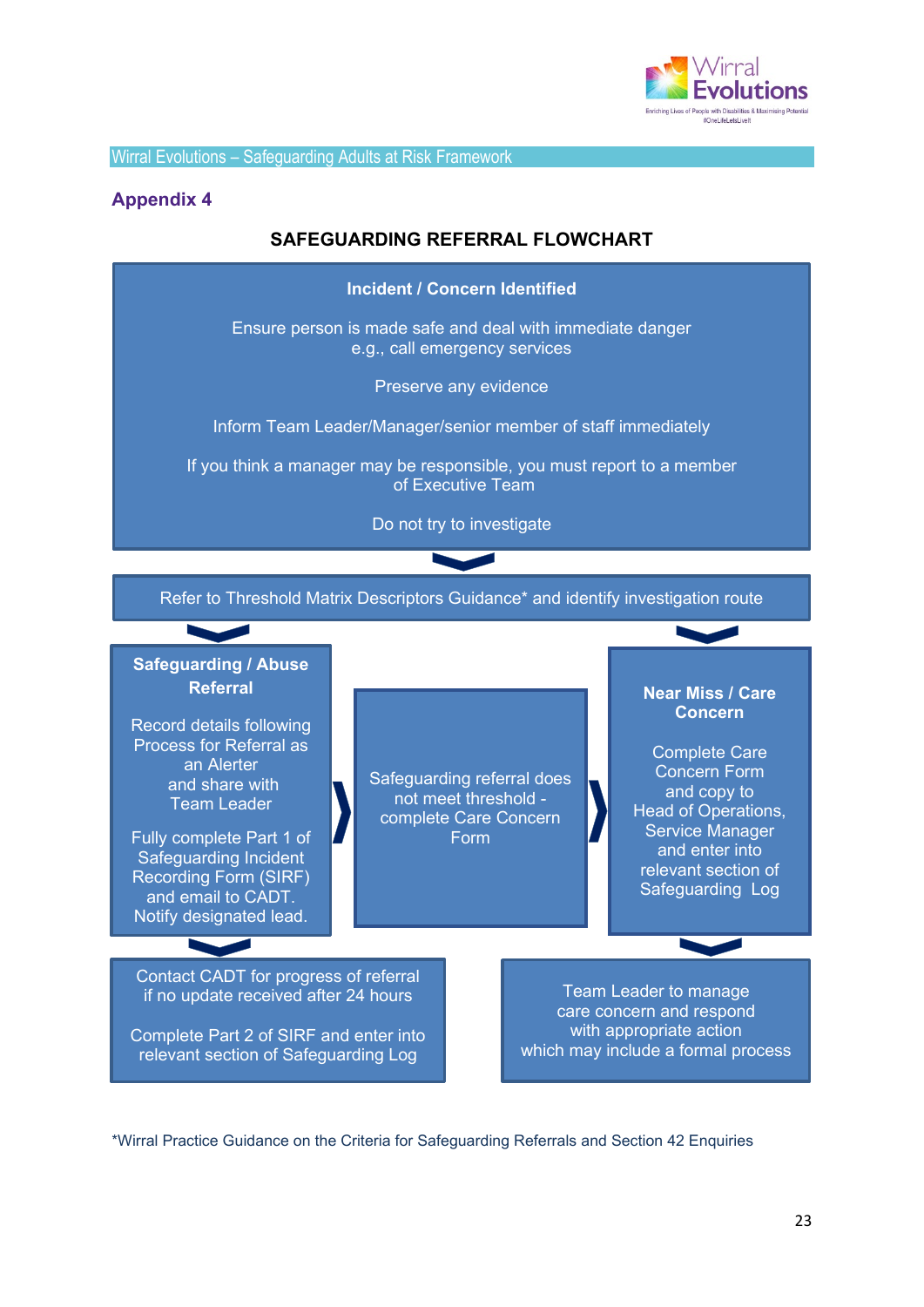

## **Appendix 5**

## **Safeguarding Alerter Referral Process**

#### **When there is a Safeguarding Concern**

- Assess the situation i.e. are emergency services required?
- Ensure all reasonable steps have been taken for the safety and wellbeing of the individual
- Maintain any evidence and do not discuss with alleged perpetrators as this may compromise an investigation
- Remain calm and try not to show any shock or disbelief
- Establish what the individual's views and wishes are about the safeguarding issue and procedure. **Making Safeguarding Personal**
- Listen carefully and demonstrate understanding by acknowledging regret and concern that this has happened
- Be open and honest and do not promise to keep a secret
- Inform the person that you are required to share the information, explaining what information will be shared and why
- Inform Team Leader or Manager for further advice.

## **Before Making the Referral**

- Make a written record of what the person has told you, using their words, describe what you have seen and your actions, using the **Safeguarding Incident Recording Form (SIRF) - Appendix 7.**
- Check management plans and risk assessments to establish if they have been compromised and if so, by whom and how? Refer to the person's file to ensure that you have full details.
- Check against the Threshold Matrix tool\*\* to identify the level of risk and proportionality of response to Safeguarding Adult Referrals. *Professional judgement and the views of the adult at risk must be considered to ensure statutory safeguarding criteria appear to be met.*
- Ensure that significant others, i.e., family member, friend or advocate, are involved to support the individual where appropriate.

## **Making the Referral**

• The Safeguarding referral should be made by email *(use the Safeguarding Incident Referral Form and ensure it is fully completed)* to: [wcnt.centraladviceanddutyteam@nhs.netReferring](mailto:wcnt.centraladviceanddutyteam@nhs.netReferring)

\*\*Wirral Practice Guidance on the Criteria for Safeguarding Referrals and Section 42 Enquiries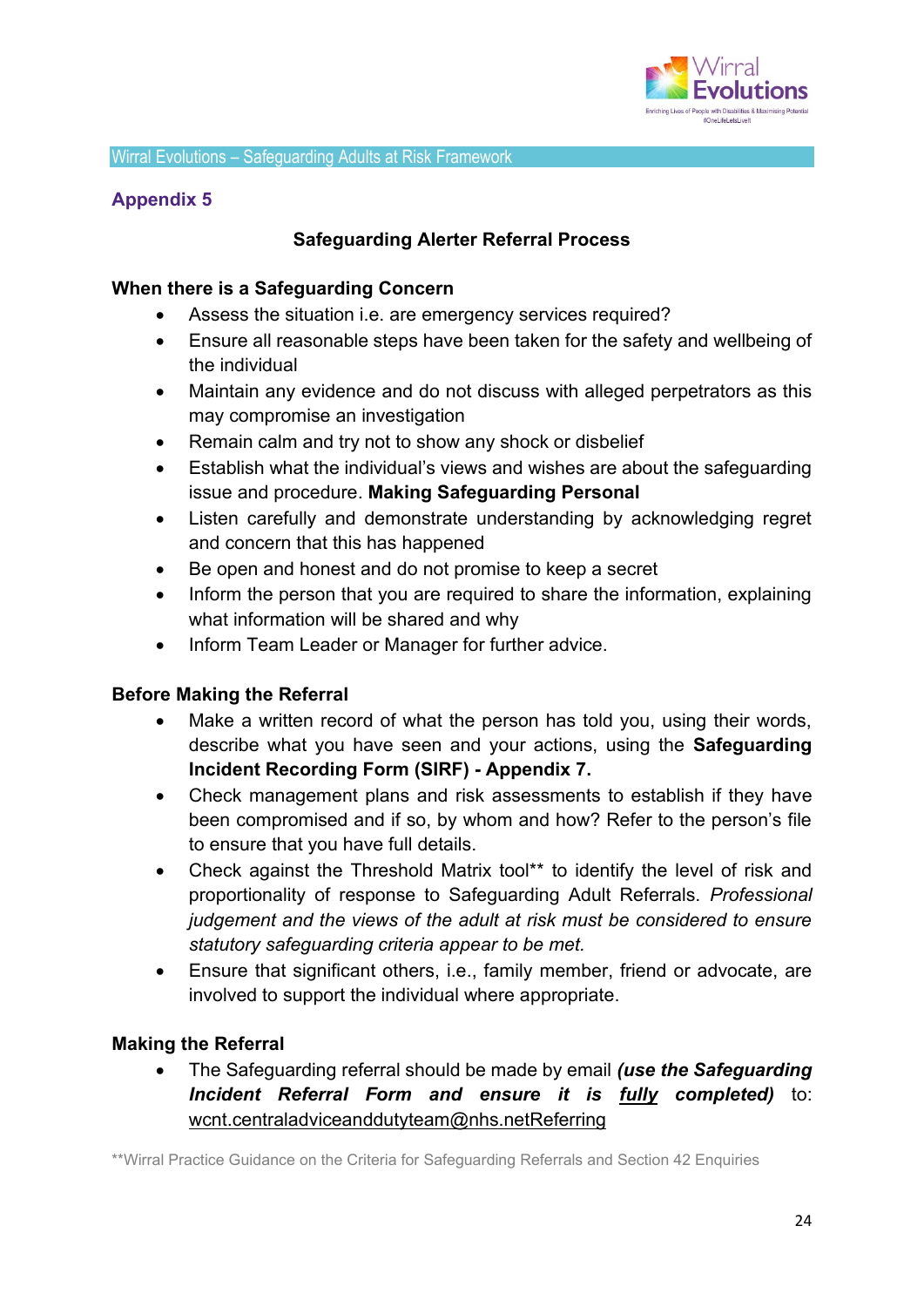

- If it is not possible to email, a phone call referral should be made on the following number**: 0151 514 2222 select option 3** Monday – Friday, 9am – 5pm.
- The out of hours number is **0151 677 6557**. This needs to be followed up with an email and the Head of Operations, Team Leader and Manager copied in.
- Record and retain all the information involved with the referral and outcomes from referral. Ensure the Management Team and designated leads are kept updated.
- A brief description of the safeguarding referral should be written in the communication book and staff signposted to read the diary sheet. This should be done as part of the daily briefing and shared on a need-to-know basis only*.*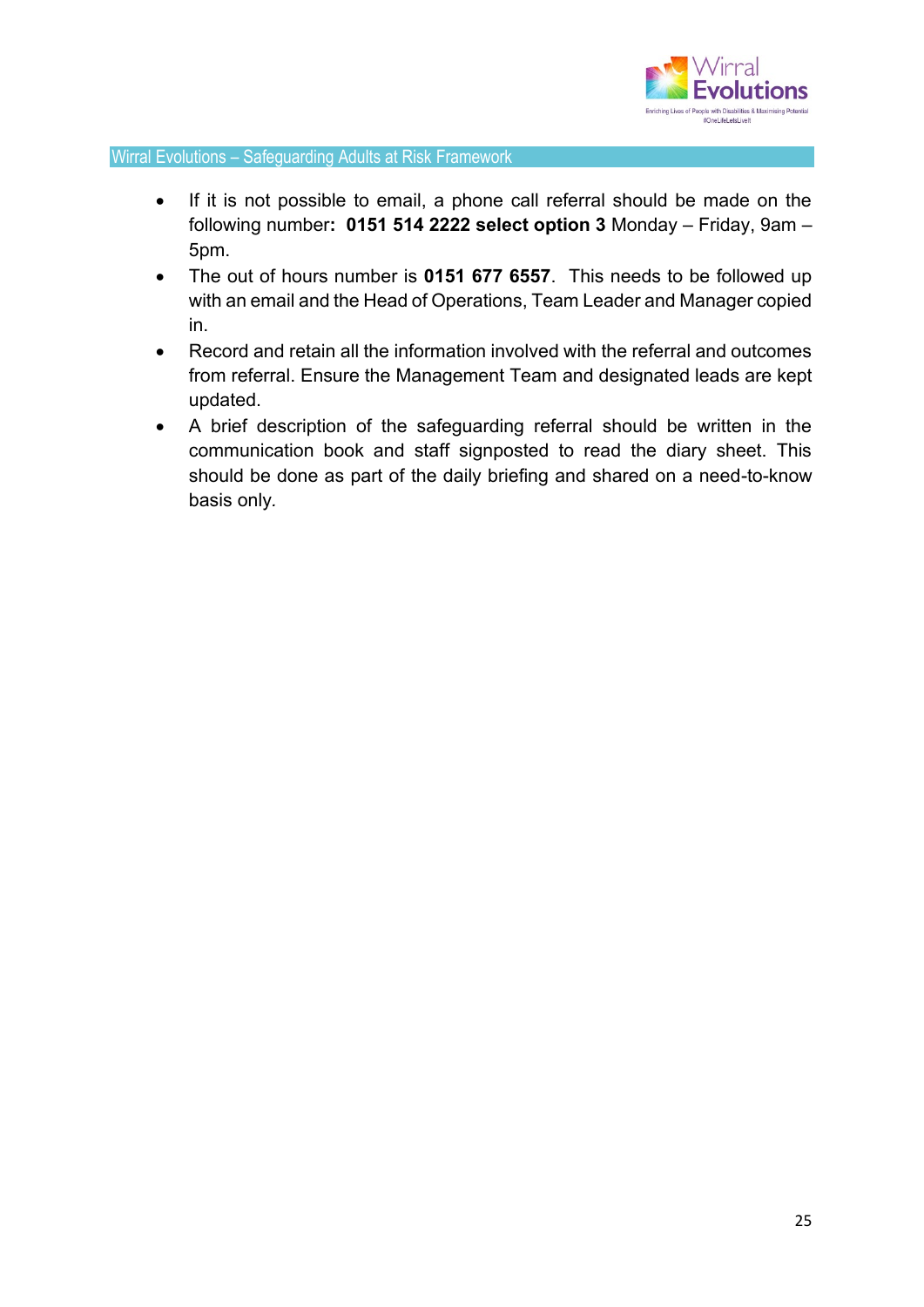

# **Appendix 6 CARE CONCERN RECORDING FORM**

| Name of Adult at Risk                                                                                          | Date of Incident                                                          |  |
|----------------------------------------------------------------------------------------------------------------|---------------------------------------------------------------------------|--|
|                                                                                                                |                                                                           |  |
| Liquid Logic Number                                                                                            | <b>Location Address</b>                                                   |  |
|                                                                                                                |                                                                           |  |
| Gender                                                                                                         | <b>Contact Phone Number &amp; Email Address</b>                           |  |
|                                                                                                                |                                                                           |  |
| D.O.B.                                                                                                         | Area of Concern                                                           |  |
|                                                                                                                |                                                                           |  |
| <b>Adult at Risk Address</b>                                                                                   | Is adult at risk aware that this care<br>concern form has been completed? |  |
|                                                                                                                | Yes $\Box$<br><b>No</b><br>П                                              |  |
| Has the adult at risk expressed their wishes<br>in relation to this incident? Please record if<br>appropriate. | Name and designation of person<br>completing this form                    |  |
|                                                                                                                |                                                                           |  |
|                                                                                                                | Signature                                                                 |  |
|                                                                                                                |                                                                           |  |
|                                                                                                                | Date                                                                      |  |
|                                                                                                                |                                                                           |  |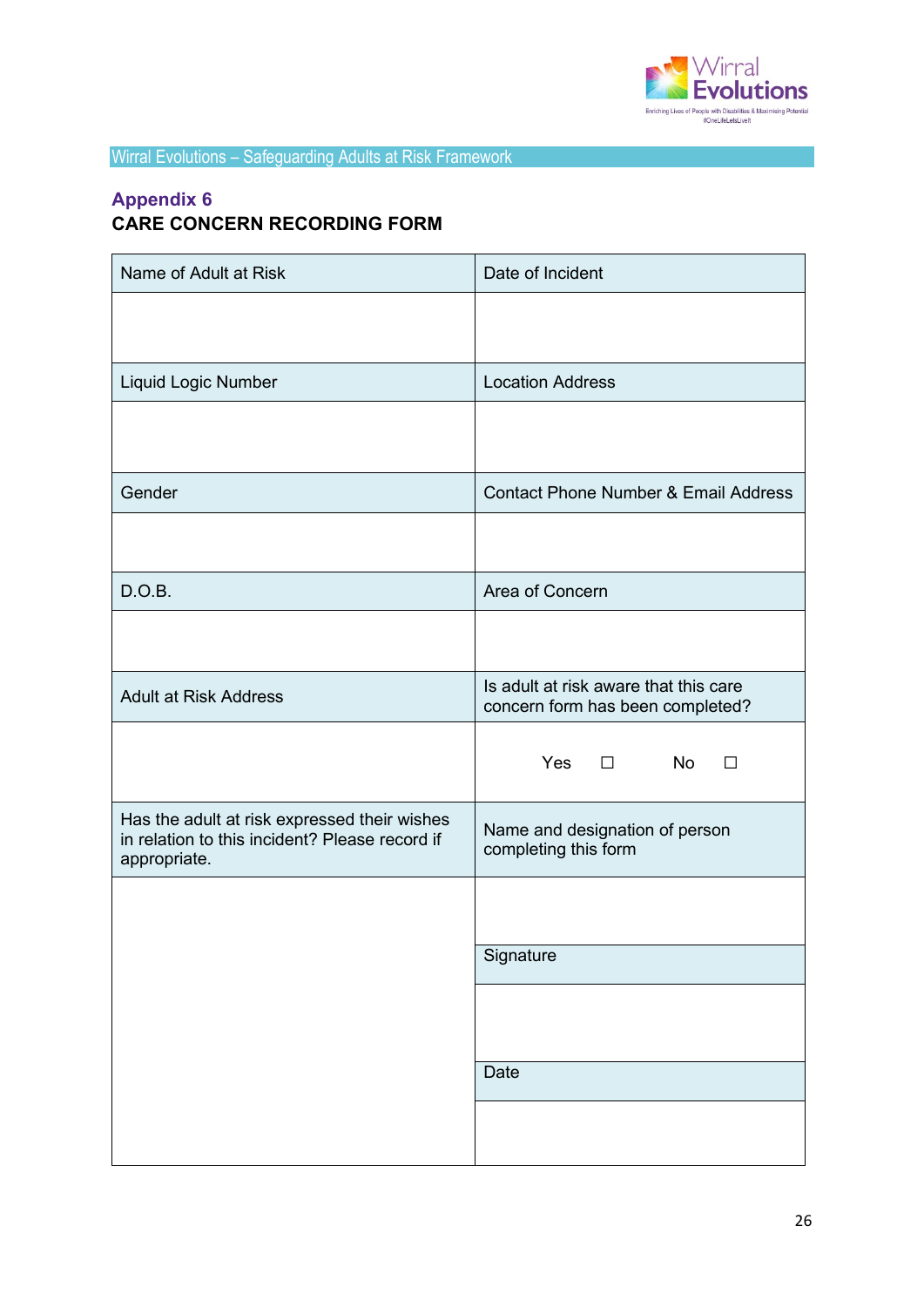

#### **CARE CONCERN RECORDING FORM**

Description of Incident/care concern including name of individuals involved. (You must inform them if their names are included on this form, unless doing so is likely to increase the risk).

Please include what happened and the impact/harm on person supported.

**Action Plan** (What action has been taken/or intended, learning points from this incident include timescales and by whom)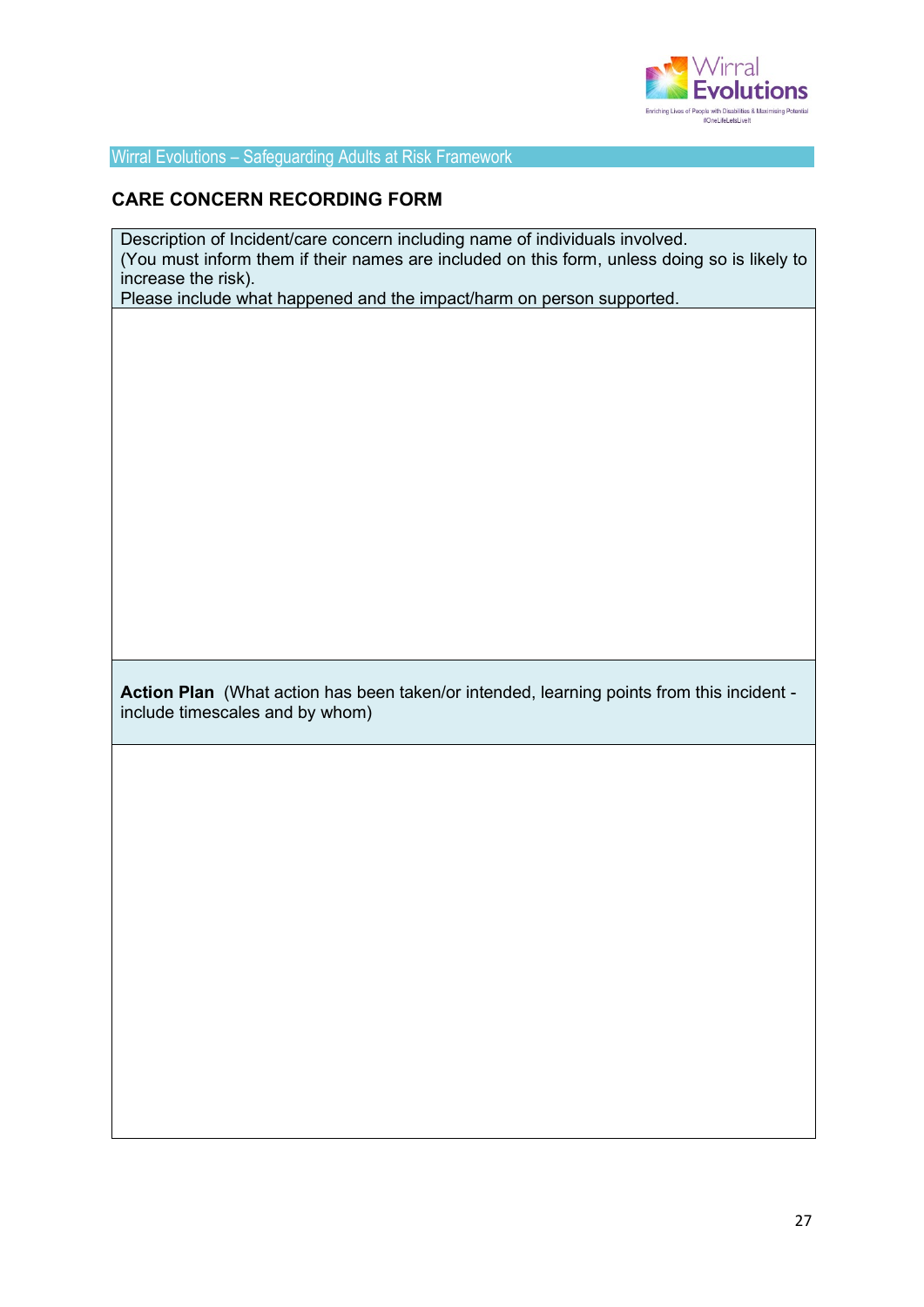

**Appendix 7**

## **SAFEGUARDING INCIDENT RECORDING (Part 1)**

## **Confidentiality must be maintained throughout process of referral and outcome – if the person attends a range of services within Wirral Evolutions, the information may need to be shared on a strictly need-to-know basis**

| <b>Name</b>                                  |  | Date (of incident)                                    |  |
|----------------------------------------------|--|-------------------------------------------------------|--|
|                                              |  |                                                       |  |
| Swift / Liquid Logic Number<br>Date of Birth |  | Does the person have capacity to understand referral? |  |
|                                              |  | Yes / No                                              |  |
| <b>Address</b>                               |  | Next of Kin                                           |  |
|                                              |  |                                                       |  |
|                                              |  | Home telephone contact number                         |  |
|                                              |  |                                                       |  |
| Any known diagnosis                          |  |                                                       |  |
|                                              |  |                                                       |  |
| State other services attended                |  |                                                       |  |
|                                              |  |                                                       |  |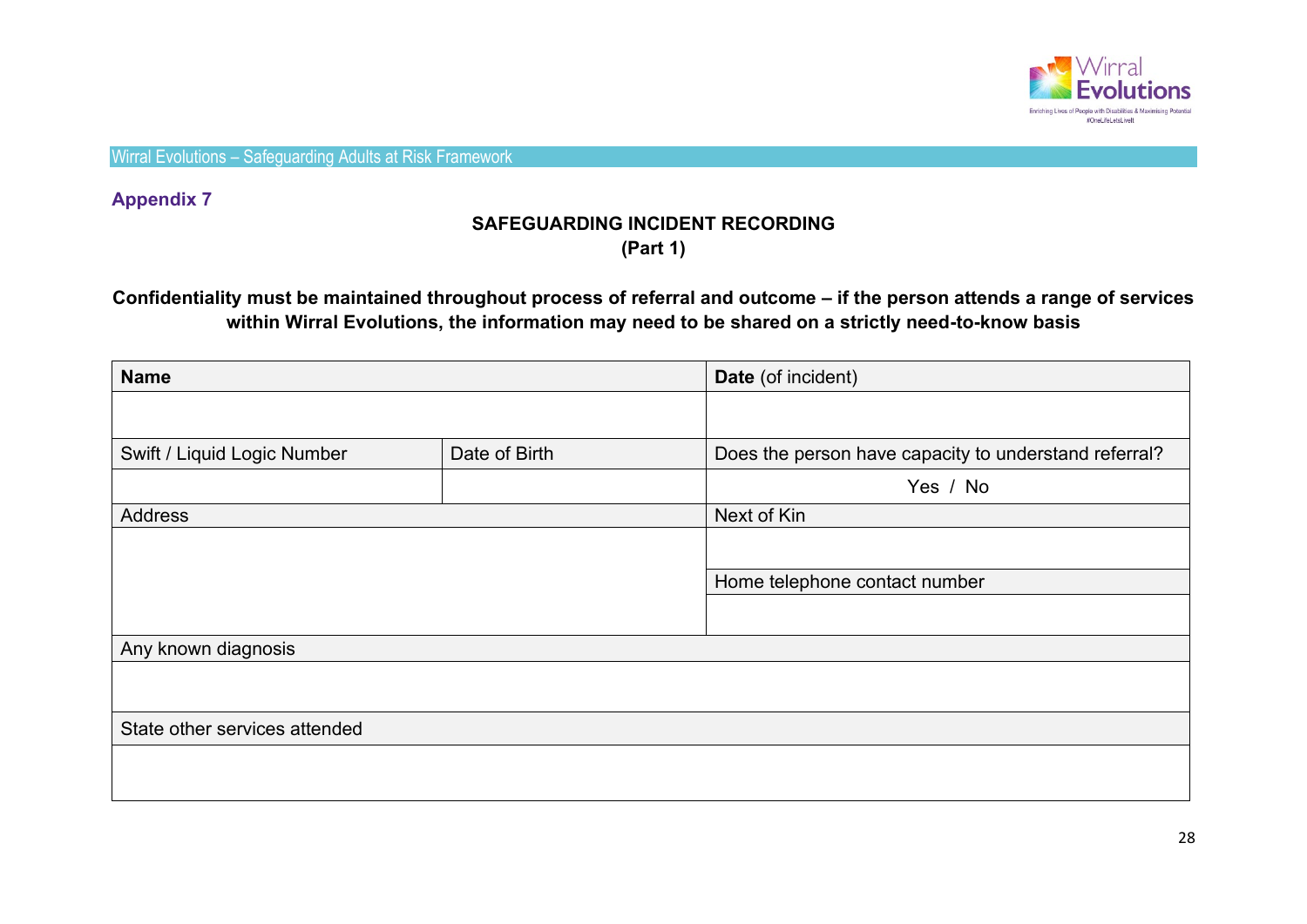

**Brief summary of incident reported to safeguarding** Details of what the person has told you, using their words, what you have seen and your actions Describe any marks on the person – describe size, colour, location and complete body map

Details of alleged perpetrator with names, addresses and location of incident – state if not known

Details of any witnesses – state if not known

Known triggers prior to incident with explanation

State if risk assessments or management plans have been compromised – how and by whom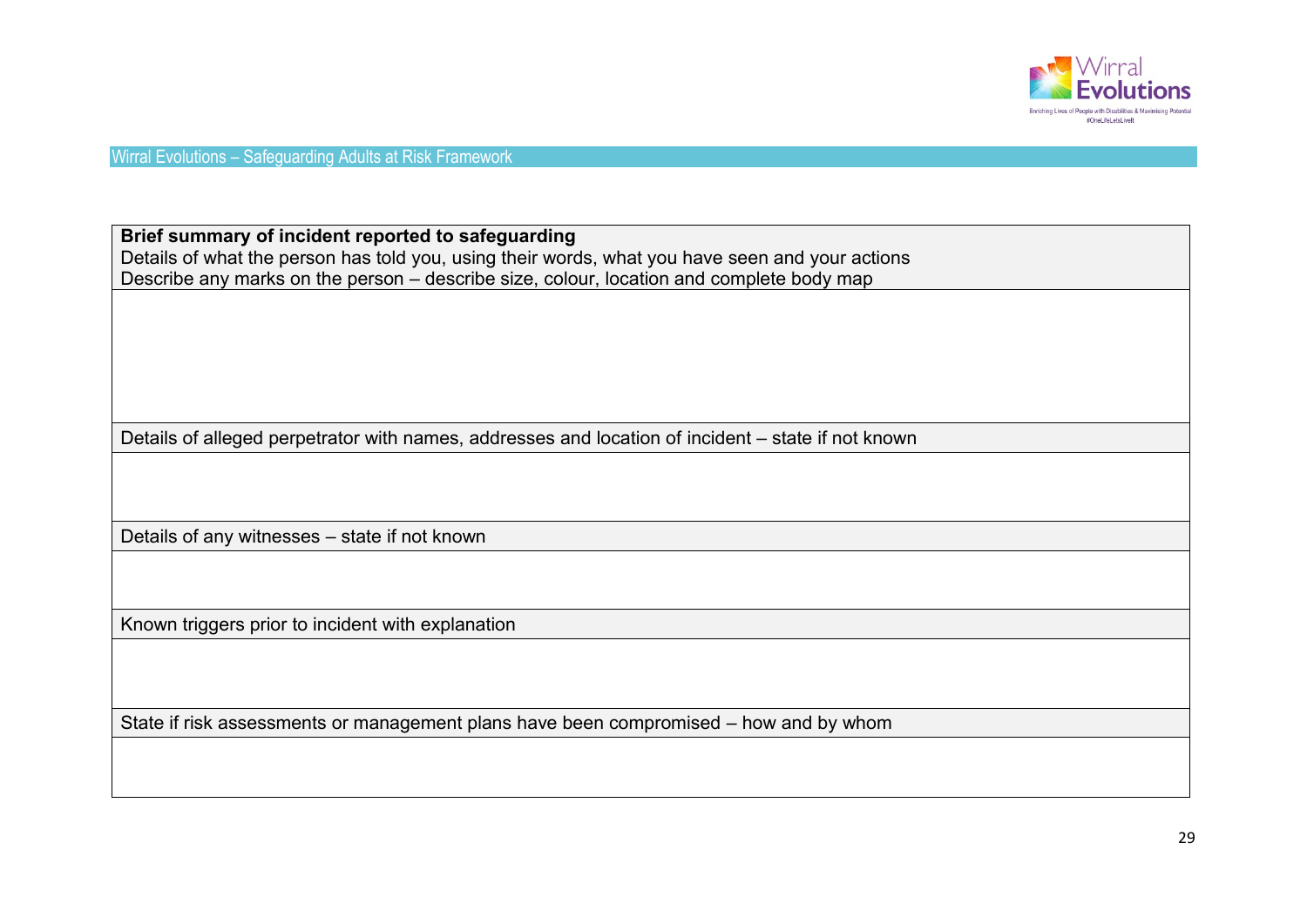

| State action taken to support the person, e.g., reassurance, first aid, move to a place of safety |                                                       |                                           |                                                             |  |  |
|---------------------------------------------------------------------------------------------------|-------------------------------------------------------|-------------------------------------------|-------------------------------------------------------------|--|--|
|                                                                                                   |                                                       |                                           |                                                             |  |  |
|                                                                                                   |                                                       |                                           |                                                             |  |  |
| State if Police have been contacted                                                               |                                                       |                                           | If yes, give incident reference number – state if not known |  |  |
| Yes / No                                                                                          |                                                       |                                           |                                                             |  |  |
| State details of protection plan put in place following incident to prevent further risk          |                                                       |                                           |                                                             |  |  |
|                                                                                                   |                                                       |                                           |                                                             |  |  |
|                                                                                                   |                                                       |                                           |                                                             |  |  |
|                                                                                                   |                                                       |                                           |                                                             |  |  |
| Name of CADT Officer reported to                                                                  | Date reported to Operational<br><b>Change Manager</b> |                                           | Signed off By and Date                                      |  |  |
|                                                                                                   |                                                       |                                           |                                                             |  |  |
|                                                                                                   |                                                       |                                           |                                                             |  |  |
| Date reported to Operational Manager<br>- include name                                            |                                                       | Contact from CADT on progress of referral |                                                             |  |  |
|                                                                                                   |                                                       |                                           |                                                             |  |  |
|                                                                                                   |                                                       |                                           |                                                             |  |  |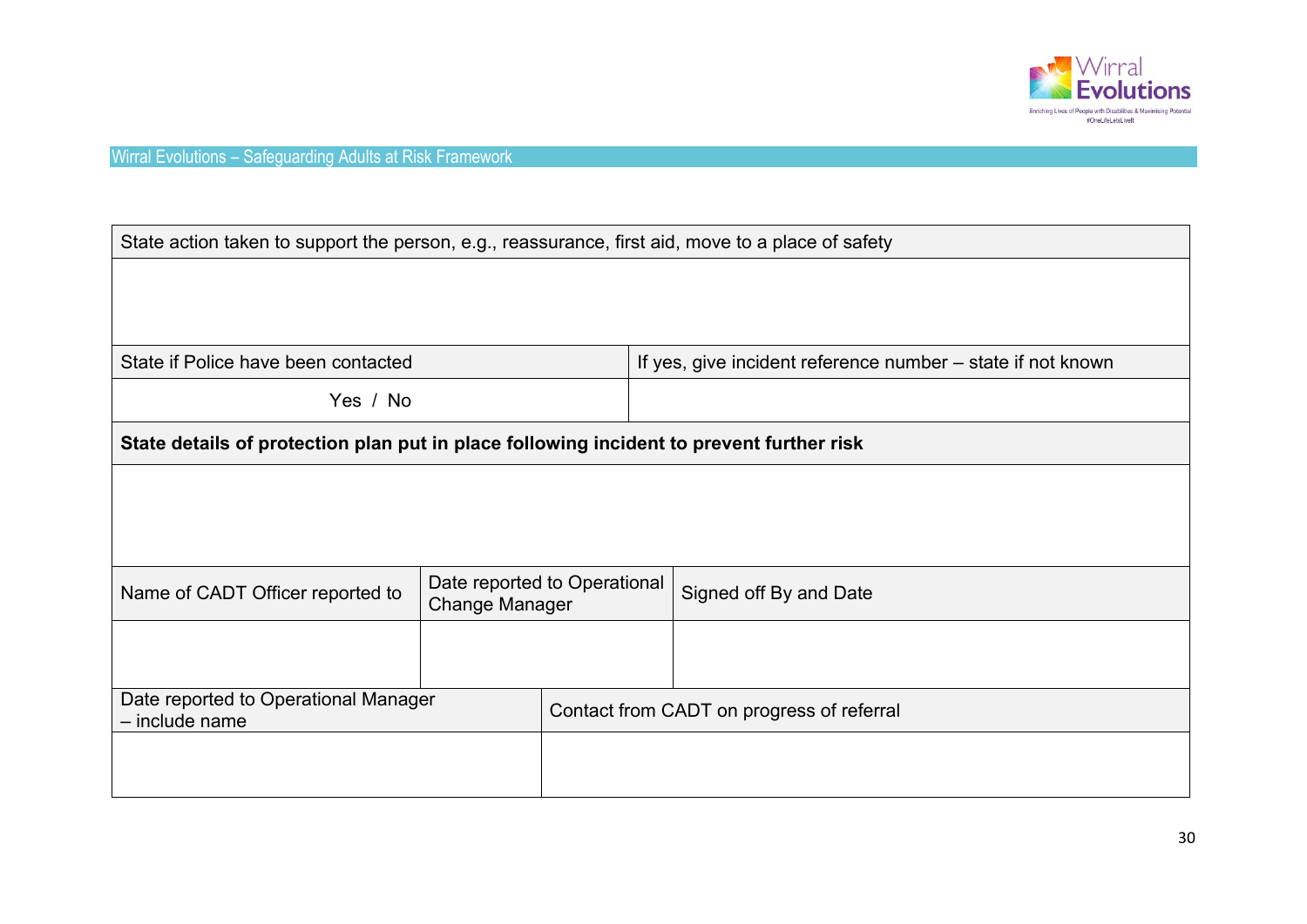

# **(Part 2)**

| Is case being referred for Strategy?                                                                                                      |         | If yes, give date of meeting |
|-------------------------------------------------------------------------------------------------------------------------------------------|---------|------------------------------|
| Yes / No                                                                                                                                  |         |                              |
| People attending Strategy Meeting                                                                                                         |         |                              |
|                                                                                                                                           |         |                              |
|                                                                                                                                           |         |                              |
| Details of evidence forwarded to Strategy Meeting, e.g., copies of risk assessments or management plans and name of person<br>responsible |         |                              |
|                                                                                                                                           |         |                              |
|                                                                                                                                           |         |                              |
|                                                                                                                                           |         |                              |
| Date feedback received<br>from Strategy                                                                                                   | Actions |                              |
|                                                                                                                                           |         |                              |
|                                                                                                                                           |         |                              |
|                                                                                                                                           |         |                              |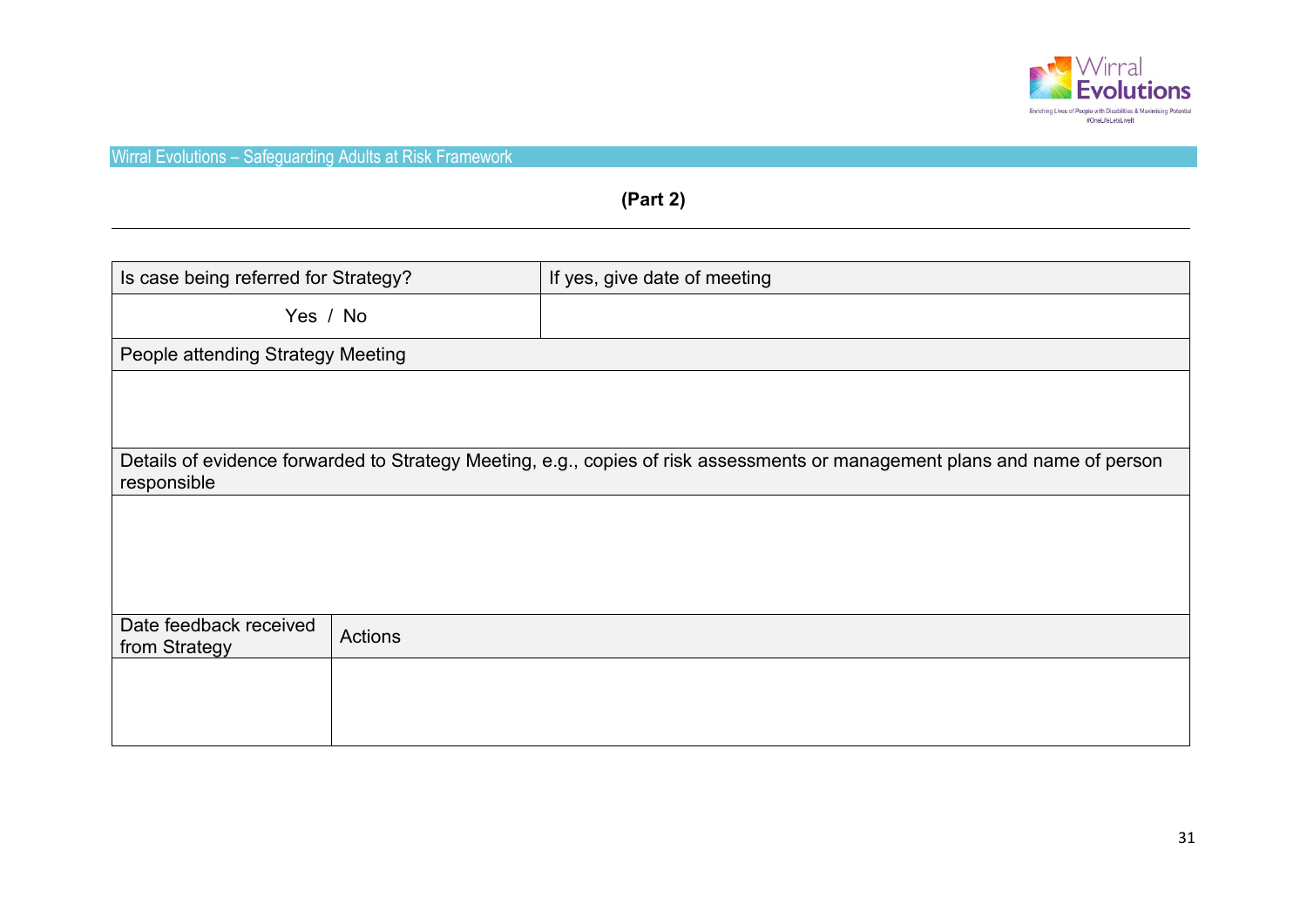

## **Appendix 8**

## **PIPOT FLOWCHART**

A PIPOT is defined as any worker or volunteer, in any setting (including their private lives), who has :

- $\sqrt{2}$  Behaved in a way that has harmed, or may have harmed, an adult with care and support needs.
- $\sqrt{\frac{1}{1}}$  Possibly committed a criminal offence, against or related to, an adult with care and support needs.
- $\sqrt{2}$  Behaved towards an adult with care and support needs in a way that indicates s/he is unsuitable to work with adults with care and support needs.